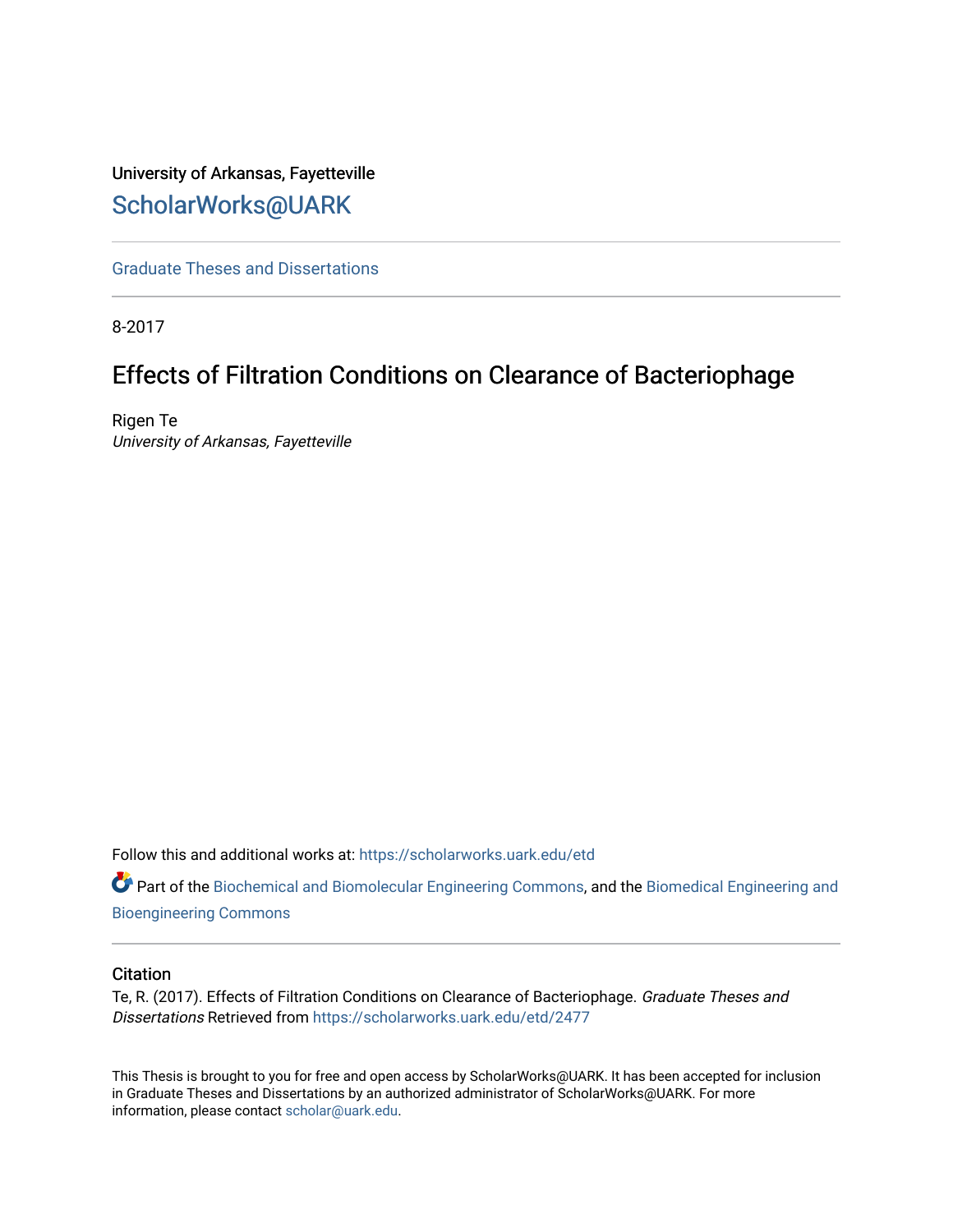Effects of Filtration Conditions on Clearance of Bacteriophage

A thesis submitted in partial fulfilment of the requirements for the degree of Master of Science in Biomedical Engineering

by

# Rigen Te Tianjin University Bachelor of Engineering in Bioengineering, 2013

# August 2017 University of Arkansas

This thesis is approved for recommendation to the Graduate Council.

Dr. Xianghong Qian Thesis Director

Dr. Ranil Wickramasinghe Committee Member

Dr. Timothy J. Muldoon Committee member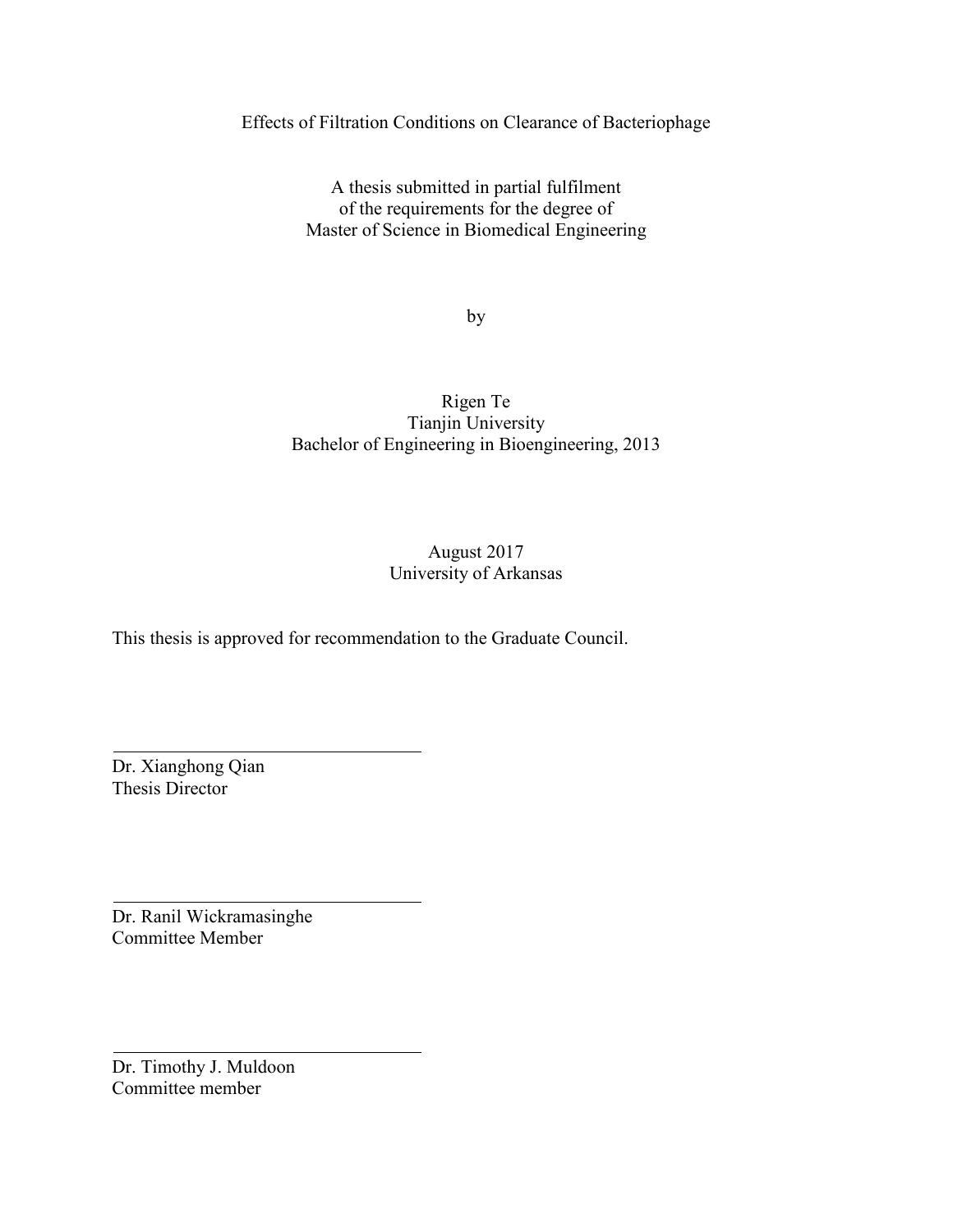#### **Abstract**

Virus Clearance is one of the major challenges in biopharmaceutical industry, especially in the manufacturing of drugs. U.S. Food and Drug Administration (FDA) recommends using several model bacteriophages as surrogates of pathogenic mammalian virus for process validation. In this work, two bacteriophages were tested against 30 kDa, 100 kDa, 300 kDa polyethersulfone (PES) membranes to investigate the effects of pore size on virus clearance. Virus particles were spiked into the protein feed solutions containing bovine serum albumin (BSA) or lysozyme at different concentrations. Besides protein concentration, the effects of feed pH on the filtration performance and virus rejection were also investigated.

The results indicate that 100 kDa PES membrane can remove 4 logs of virus from the feed stream with and without protein while maintaining a moderate flux performance. pH does not appear to significantly affect the virus rejection. However, flux is somewhat higher when the pH of the feed is close to neutral. These results indicate that electrostatic interaction between the protein, virus particle and the membrane has a strong effect on flux and virus rejection.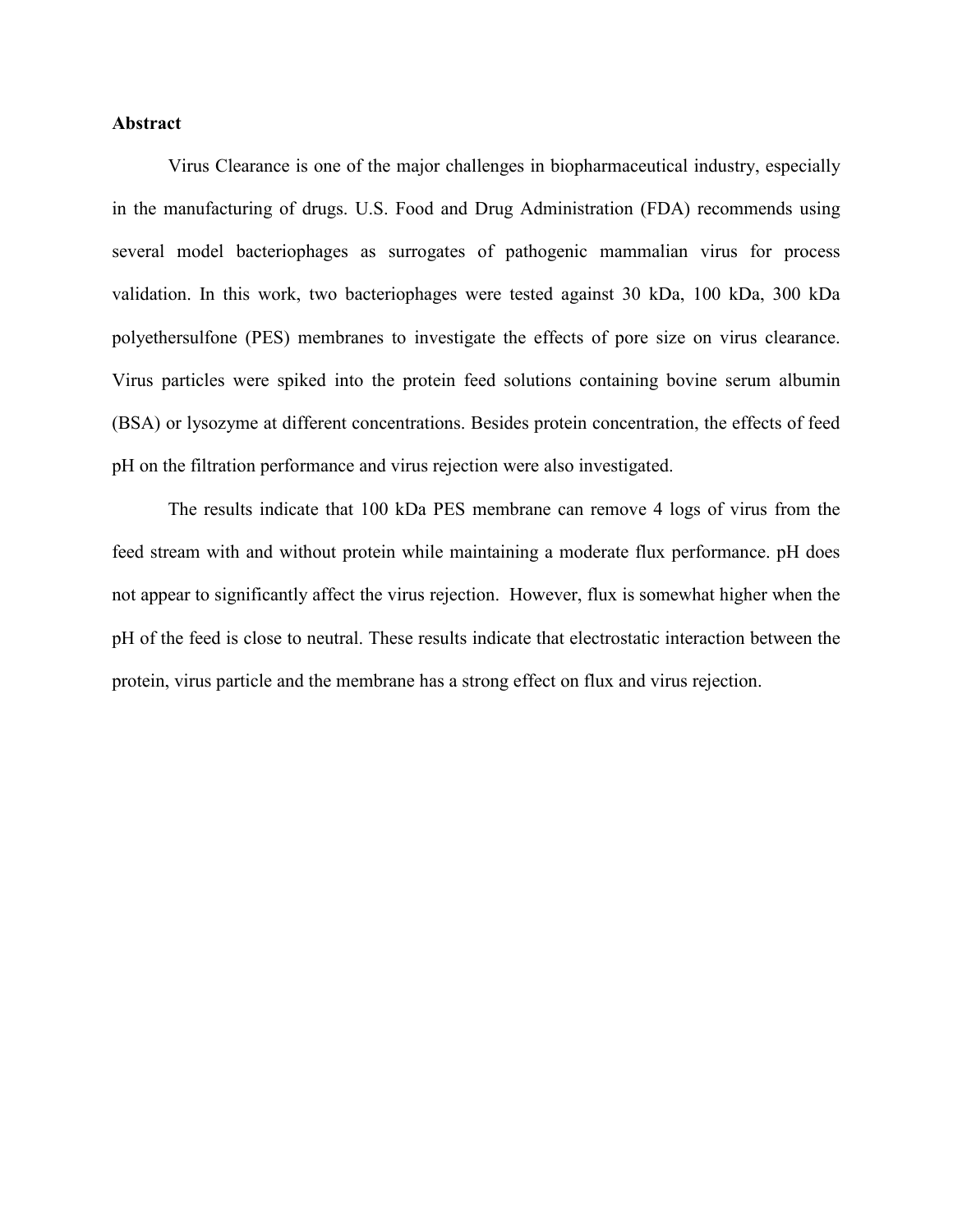# **Acknowledgments**

I would like to extend my gratitude to my graduate advisor Prof. Xianghong Qian as well as Prof. Ranil Wickramasinghe for the support and guidance on the project. I would also like to thank Dr. Satchithanandam Eswaranandam and all the other group members for helping me set up the filtration experiments.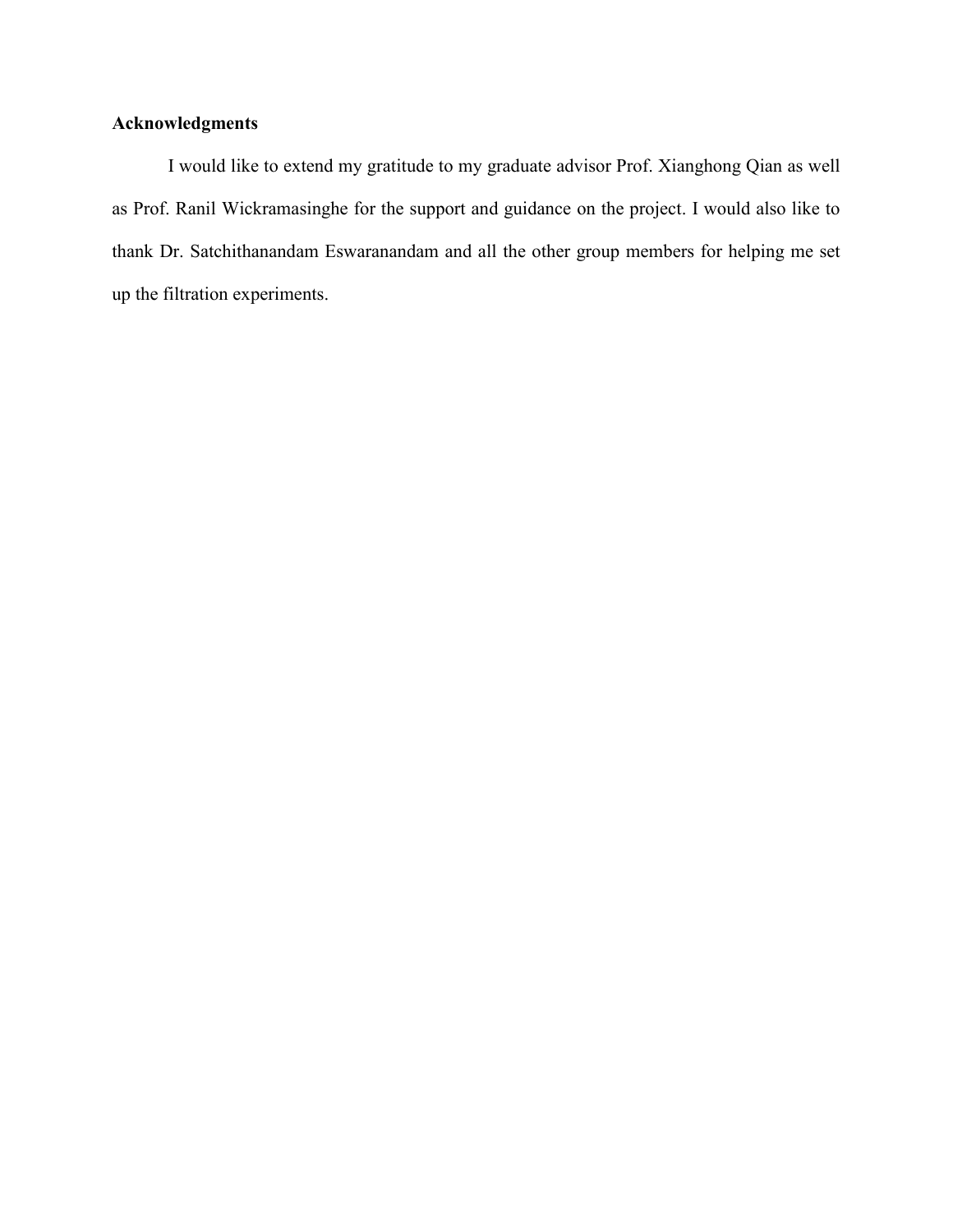# **Table of Contents**

| 1.   |  |
|------|--|
| 1.1. |  |
| 1.2. |  |
| 1.3. |  |
|      |  |
|      |  |
| 2.   |  |
| 2.1. |  |
| 2.2. |  |
| 2.3. |  |
| 2.4. |  |
| 3.   |  |
| 3.1. |  |
| 3.2. |  |
| 3.3. |  |
| 3.4. |  |
| 4.   |  |
| 5.   |  |
| 6.   |  |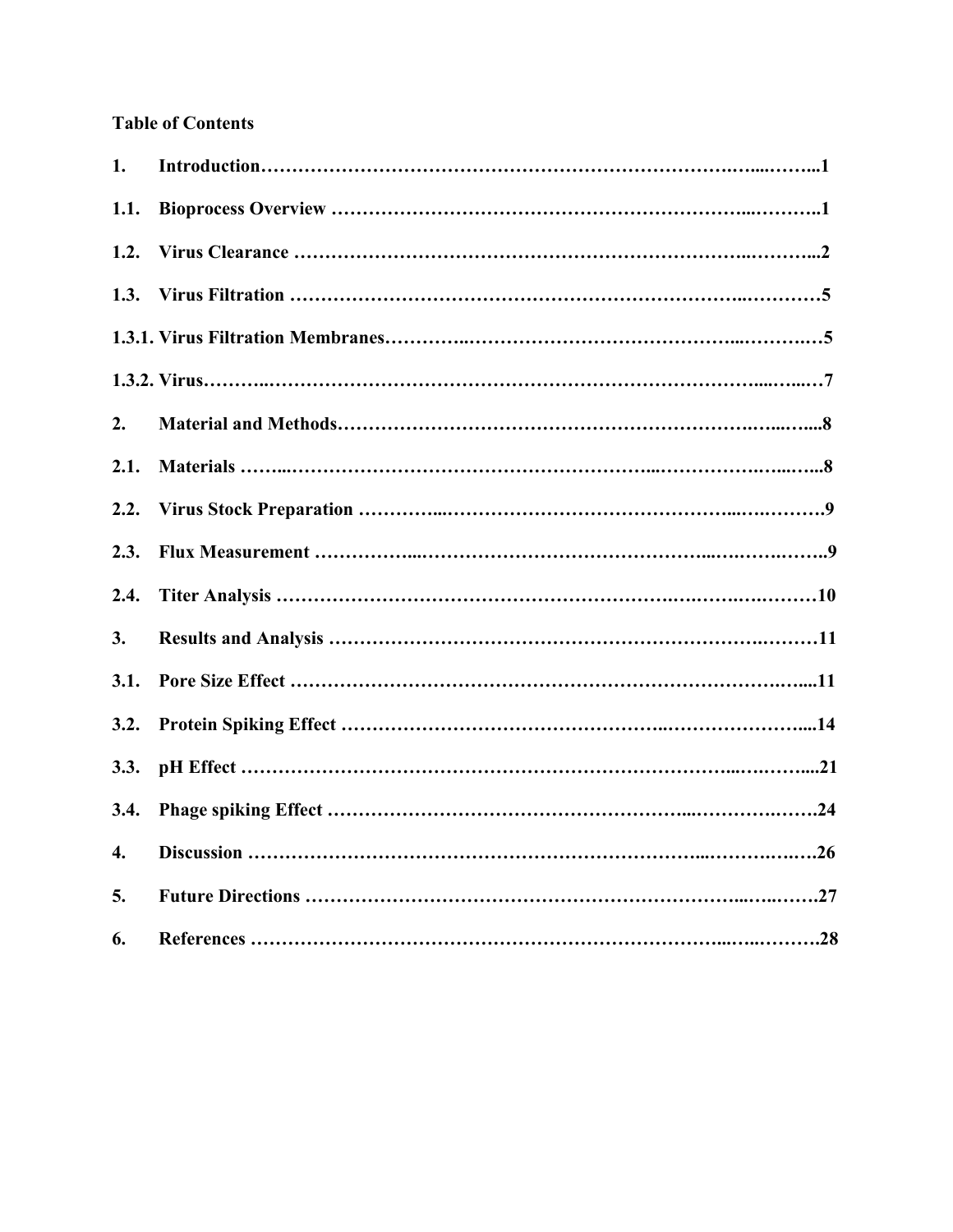## **1. Introduction**

#### **1.1. Bioprocess Overview**

Since the first therapeutic murine monoclonal antibody (mAb) was introduced into clinical studies in 1980s, major pharmaceutical companies started to invest on developing therapeutic mAbs and mAb fragments because of their higher Likelihood of Approval (LOA) over small molecule therapeutics and the diversification they bring to the therapeutic pipeline (Reichert et al. 2005). By end of 2016, a total of 67 mAbs have been approved by FDA and this number is continuously growing with approximately four new mAbs per year (Ecker et al. 2015). The global market of mAbs production has reached 74.5 billion USD and is projected to grow at a compound annual growth rate (CAGR) of 12.2% during the next four years (BCC Research, 2013).

The manufacturing of monoclonal antibodies can be divided into two processes (Shuler et al. 2002): 1) an upstream bioprocess using genetically modified cell lines to produce raw materials from the upstream bioreactors; 2) a downstream bioprocess using a validated mAb purification platform that consists of different purification steps to meet the regulatory requirements. Depends on the actual purification platform, the number and types of purification steps may vary (Sommerfeld, et al., 2005).

The main goal of downstream bioprocessing is to remove impurities and any potential contaminants i.e. nucleic acids, host cell proteins(HCP), product variants, endotoxins, viruses and other small molecule impurities to a certain level (Serabian et al., 1999). For example, the acceptable range of host cell protein in the mAb products is 1-100 ng/mg (nanogram HCP per gram mAb) (Wang et al., 2015).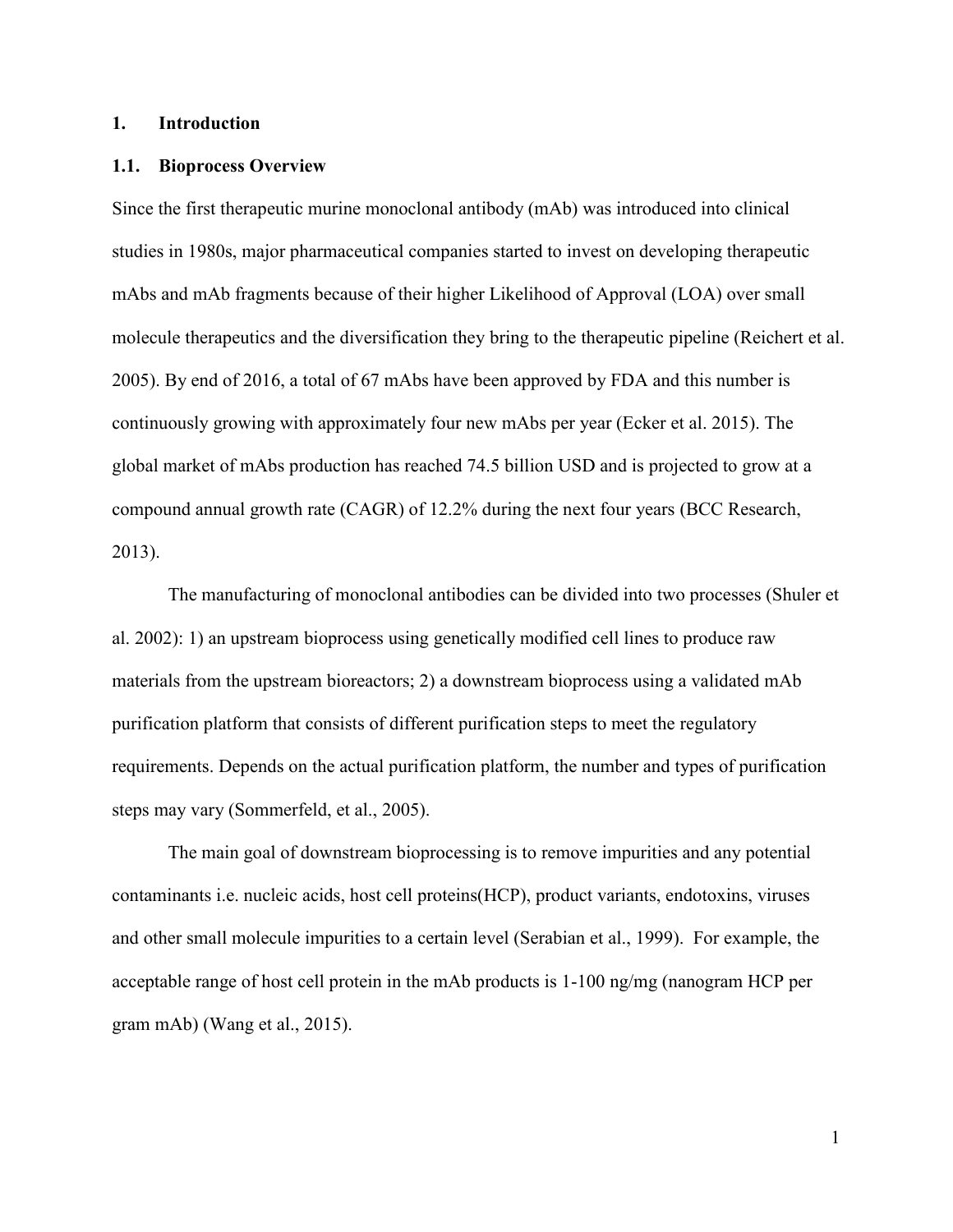#### **1.2. Virus Clearance**

Viral contamination can be introduced by endogenous viruses that comes from the specific cell lines being used for mAb production, and/or by adventitious viruses that comes from contaminated reagents, buffers or unappropriated product handling during the manufacturing process (Brorson et al., 2004). Considering the potential risk of viral contamination during mAb manufacturing process, virus clearance has become one of the key performance indicators (KPI) of the quality assurance steps (Wu et al., 2008).

Food and Drug Administration (FDA) Center for Biologics Evaluation and Research (CBER) provides several process validation regulatory guidelines for viral clearance during biopharmaceutical manufacturing. In the document entitled *Points to Consider in the Manufacture and Testing of Monoclonal Antibody Products for Human Use* (1996)*,* CBER recommended that each purification protocol for mAb production must include at least two orthogonal (based on different mechanisms) robust virus removal steps. Robust virus removal/ inactivation steps are defined as the ones that have been proven to perform well under various operation conditions, such as different pH and ionic strength across different mAbs. According to the aforementioned FDA guidelines, inactivation of virus with low pH, heat inactivation and virus filtration are all considered to be robust steps. CBER also emphasizes the importance of virus clearance studies and implies using several model viruses of different types: large and small viruses, DNA and RNA viruses, chemically sensitive non-enveloped viruses and resistant lipid enveloped viruses. In another document entitled *Viral safety evaluation of biotechnology products derived from cell lines of human or animal origin Q5A* (1999), ICH (International Conference on Harmonisation of Technical Requirements for Registration of Pharmaceuticals for Human Use) elaborates three principles and complementary approaches to control potential viral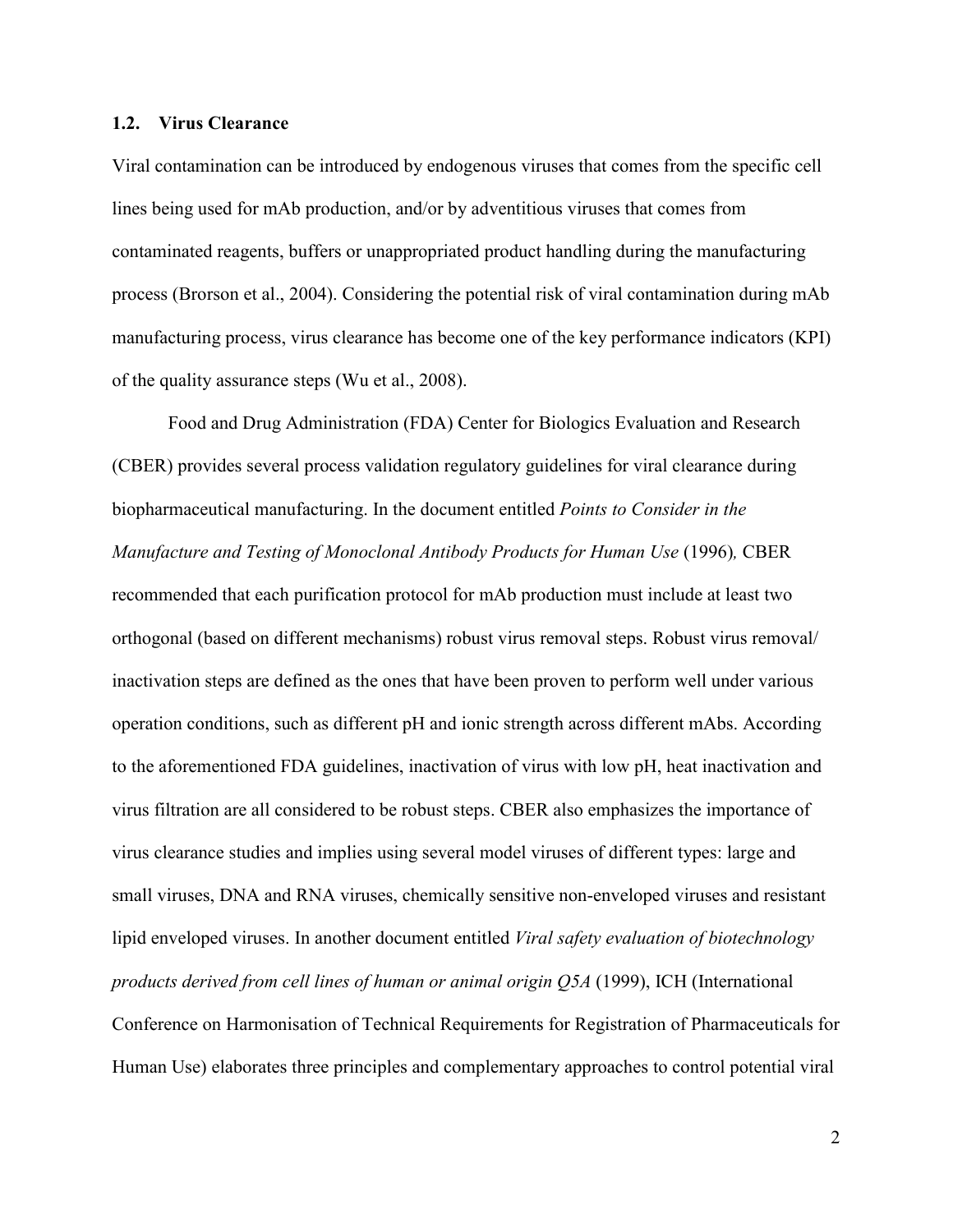contaminations during manufacturing process including 1) encompass selecting/testing of the cell lines and raw materials, 2) quality inspection on end products for absence of infectious viruses 3) validating virus clearance steps in the manufacturing process.

There have been tremendous efforts dedicated to developing robust methods that can inactivate and remove viruses from pharmaceutical products during the downstream bioprocessing. To evaluate different methods for virus clearance, log removal value (LRV) is used. It is considered effective if LRV of a method is above four, moderately effective if the LRV is between 1-4 and ineffective if LRV is less than one (Smith, 2014). Generally, virus inactivation by breaking down the viral genetic materials using gamma radiation and ultraviolet radiation that can result in a LRV of 2 to 6. Virus inactivation by dissolving lipid envelope of enveloped viruses using solvent/detergent can achieve a LRV of more than 6 (Shukla et al. 2006). In addition to the abovementioned virus clearance methods, many other processes in capturing and purification sections, such as protein A chromatography, ion exchange chromatography, membrane chromatography and flocculation et al. can also remove viruses even though they are not generally considered as dedicated virus clearance steps (Curtis et al. 2003, Parkkinen et al. 2006).

Virus inactivation can cause damages to the virus particles and render the virus particles inactive. However, the majority of virus particles remain in the final product instead of being removed from the process stream. In order to physically remove both intact virus particles and damaged virus particles, more robust virus clearance steps will need to be incorporated into the mAb manufacturing platform in addition to the virus inactivation steps. Virus filtration is among the most robust methods that is based on size exclusion of porous membranes and can

3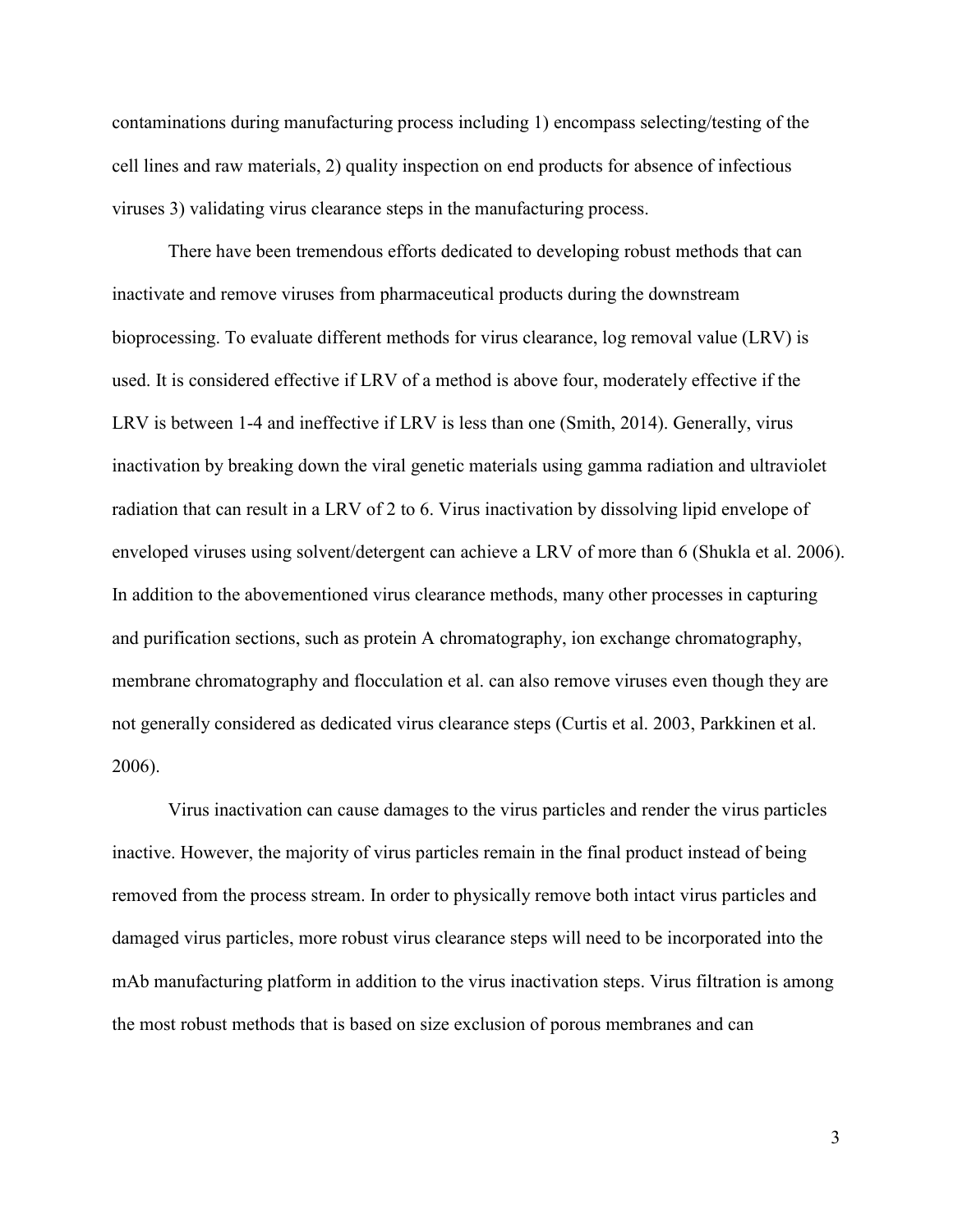consistently result in a LRV of 3-6 with very low batch to batch variations (Kuriyel et al. 2000, Shukla et al. 2006, Rathore et al. 2011).

ICH guidelines (1999) also specifies the type of viruses that can be used in virus clearance studies as shown in Table 1. Given the size of small parvovirus is very close to some of the large mAb molecules, size selectivity is critical for virus filtration. Among all the wellstudied viruses, parvoviruses such as minute virus of mice (MVM) are normally chosen.

| Virus                  | Genome     | <b>Envelope</b> | Size (nm) | <b>Resistance to</b><br>physical/chemical treatment |
|------------------------|------------|-----------------|-----------|-----------------------------------------------------|
| MuLV                   | <b>RNA</b> | Yes             | 80-110    | Low                                                 |
| <b>BVDV</b>            | <b>RNA</b> | Yes             | 50-70     | Low                                                 |
| <b>SV40</b>            | <b>DNA</b> | N <sub>0</sub>  | $40 - 50$ | Very high                                           |
| Polivirus sabin type I | <b>RNA</b> | No              | $25 - 30$ | Very high                                           |
| Parvovirus             | DNA        | No              | 18-24     | Very high                                           |

Table 1. Examples of Viruses that are being used in virus clearance studies

According to the definition by ICH guidelines (1999), viral clearance studies is to validate 1) the effectiveness of a designated inactivation or a removal step as well as 2) the overall virus reduction level during the entire process. A complete virus clearance study begins with preparing challenge solution by spiking certain number of virus particles into the feed, which in most cases being the mAb solution. Different fractions are then collected during the virus inactivation/removal step. In the end, virus clearance performance will be assessed with Process Analytical Techniques (PAT) such as  $qPCR$ , Plaque assay and  $TCID<sub>50</sub>$  (Wang et al. 2005, LaBarre et al. 2001). Because many virus filters are scalable (Huang et al., 2001), researchers are able to challenge the small scale virus filters with much higher load of virus while obtaining meaningful data that can be used to understand the large scale processes.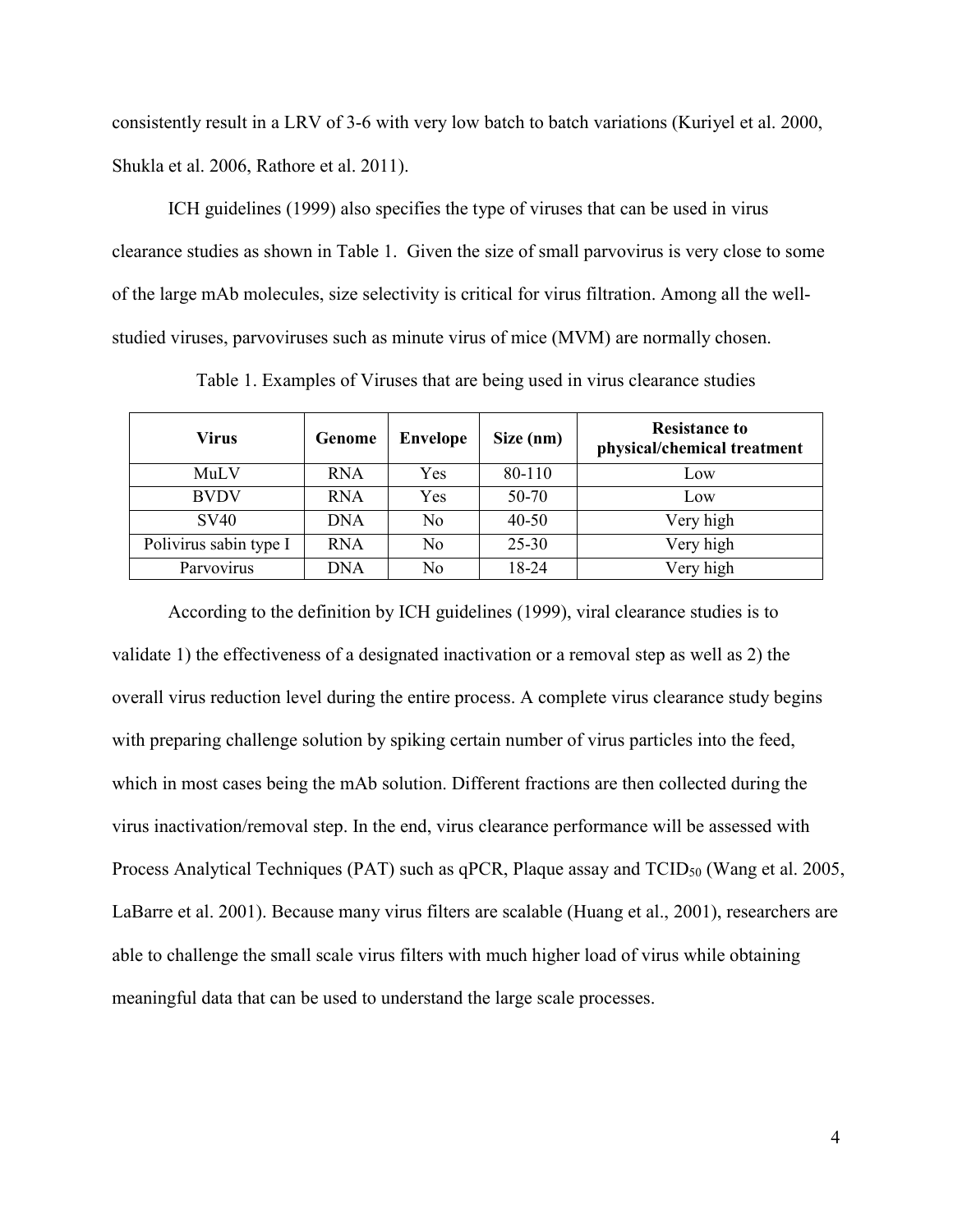# **1.3. Virus Filtration**

# **1.3.1. Virus Filtration Membranes**

Virus Filtration (VF) membranes are normally used to separate proteins of 1-10 nm from viruses of 18-110 nm (Van et al. 2007). Virus filtration should fall into the category of ultrafiltration (UF) with membrane pore size of  $\mu$ m to nm in diameter. Most VF membranes are single-use and are operated in normal flow (NFF or dead-end filtration) mode (Van et al. 2001). Because NFF VF membranes are economically efficient and easy to scale up, they are more favored by the biopharmaceutical manufacturers. Table 2 shows some examples of commercially available virus filtration membranes.

| Vendor           | <b>Brand</b>                           | <b>Target Virus</b> | <b>Operation Mode</b> | <b>Material</b>            | <b>LRV</b>                                       |
|------------------|----------------------------------------|---------------------|-----------------------|----------------------------|--------------------------------------------------|
|                  | Viresolve <sup>®</sup> 70              | Parvovirus          | <b>TFF</b>            | Hydrophilic<br><b>PVDF</b> | >4 polivirus<br>$>7$ retrovirus                  |
|                  | Viresolve® 180                         | Retrovirus          | <b>TFF</b>            | Hydrophilic<br><b>PVDF</b> | >3 polivirus<br>>6 retrovirus                    |
| Millipore        | Viresolve <sup>®</sup><br><b>NFP</b>   | Parvovirus          | <b>NFF</b>            | Hydrophilic<br><b>PVDF</b> | $>4$ Phi-X174<br>bacteriophage                   |
|                  | Viresolve®<br><b>NFR</b>               | Retrovirus          | <b>NFF</b>            | Hydrophilic<br><b>PES</b>  | $>6$ retrovirus                                  |
|                  | Viresolve® Pro                         | Parvovirus          | <b>NFF</b>            | Hydrophilic<br><b>PES</b>  | >4 parvovirus                                    |
|                  | Ultipor® DV20                          | Parvovirus          | <b>NFF</b>            | Hydrophilic<br><b>PVDF</b> | >3 PP-7 bacteriophage<br>>6 PR-772 bacteriophage |
| Pall             | Ultipor® DV50                          | Retrovirus          | <b>NFF</b>            | Hydrophilic<br><b>PVDF</b> | >6 PR-772 bacteriophage                          |
|                  | Pegasus <sup>®</sup> LV6               | Retrovirus          | <b>NFF</b>            | Hydrophilic<br><b>PVDF</b> | $>6$ retrovirus                                  |
|                  | Pegasus <sup>®</sup> SV4               | Retrovirus          | <b>NFF</b>            | Hydrophilic<br><b>PVDF</b> | >4 PP-7 bacteriophage                            |
|                  | Planova® 15N                           | Parvovirus          | <b>TFF/NFF</b>        | Hydrophilic<br><b>CRC</b>  | >6.2 parvovirus<br>>6.7 polivirus                |
| Asahi            | Planova® 20N                           | Parvovirus          | <b>TFF/NFF</b>        | Hydrophilic<br><b>CRC</b>  | >4.3 parvovirus<br>>5.4 encephalomyocardits      |
| Kasei            | Planova® 35N                           | Retrovirus          | <b>TFF/NFF</b>        | Hydrophilic<br><b>CRC</b>  | $>5.9$ BVD<br>$>7.3$ HIV                         |
|                  | Planova <sup>(8)</sup><br><b>BioEX</b> | Parvovirus          | <b>TFF/NFF</b>        | Modified<br><b>PVDF</b>    | >4 parvovirus                                    |
| <b>Sartorius</b> | Virosart® CPV                          | Parvovirus          | <b>NFF</b>            | Hydrophilic<br><b>PES</b>  | >4 PP-7 bacteriophage,<br>$>6$ retrovirus        |

Table 2. Commercially available virus filtration membranes (Shukla et al. 2006; Bakhshayeshirad, 2011)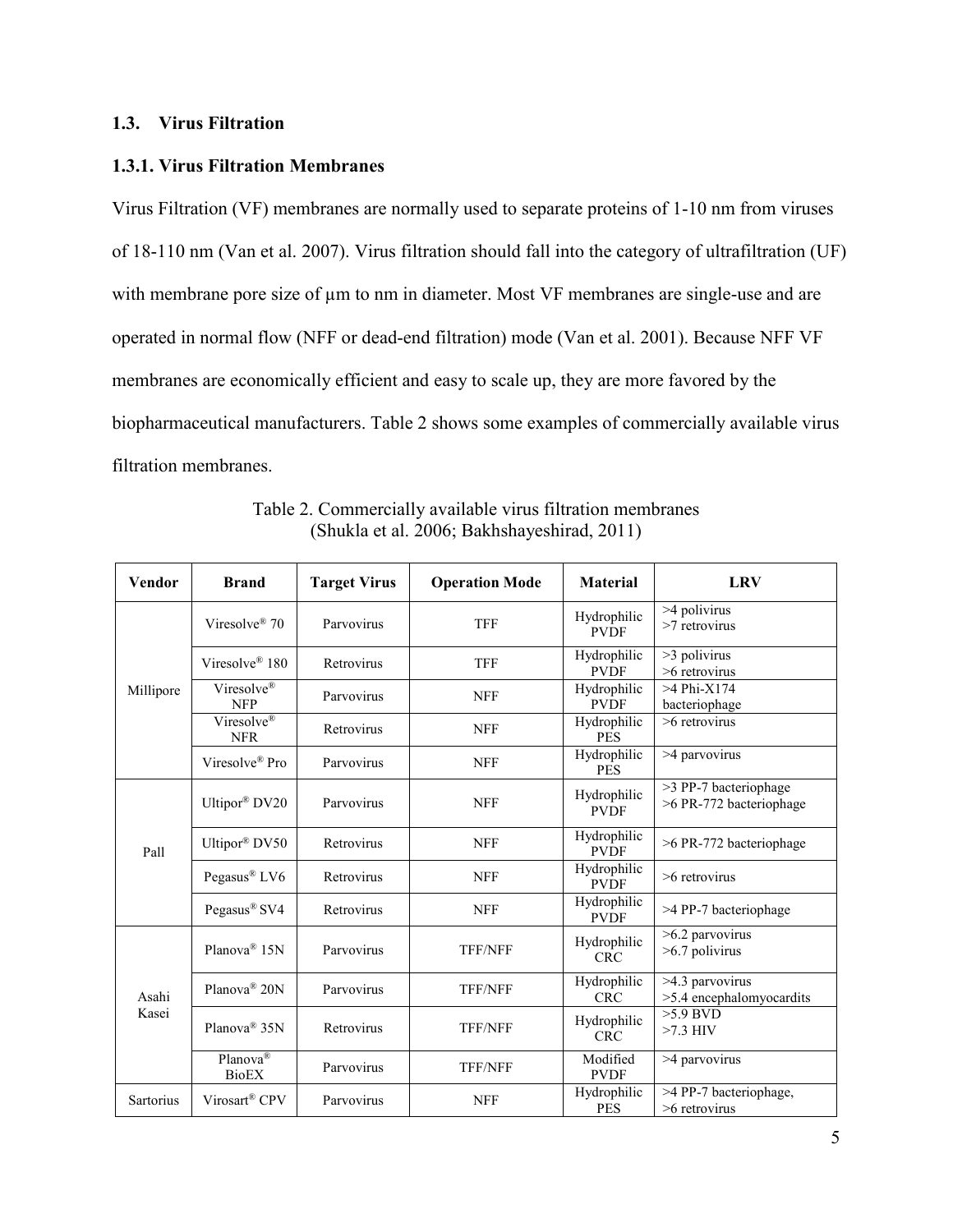The materials that VF membranes are made of are also very important. Different materials have different membrane pore sizes and pore structures which will result in different sieving properties for the VF membranes. Also, different VF membrane materials can have different chemical and thermal stability which allows for different applications. The most commonly used VF membranes are made from polyethersulfone (PES), polyvinylidene fluoride (PVDF) and cuprammonium regenerated cellulose (CRC).

Most asymmetric membranes were operated with the side of small pore size facing the feed. However, it has been shown that VF membranes perform better when the orientation is reversed (Bakhshayeshi et al. 2008). This is because the support structure can function as a prefilter, remove aggregated proteins thus protects the skin side from fouling (Brown et al. 2010).

Membrane fouling is one of the biggest challenges in almost any types of filtration. In virus filtration process, the major foulants are usually host-cell proteins, DNAs and protein aggregates. Buffer condition plays an important role in filtration performance because the conformation and properties of a mAb is pH and ionic strength dependent. Buffer also mediates the electrostatic interactions among the mAb molecules, virus particles and virus filter (Ireland et al, 2004). Previous studies also have indicated that high protein concentrations can result in high possibility for the products to form aggregates and clog the membrane pores (Parkkinen et al., 2005). Therefore, a number of lab scale filtration conditions will have to be tested in order to find the optimal operation conditions that are suitable for the large scale processing.

In this thesis research, polyethersulfone (PES) membranes with different molecular weight cut-off (MWCO) were challenged with two different protein solutions (Bovine Serum Albumin, BSA and Lysozyme) at various concentrations. Flux and virus titer from each fraction

6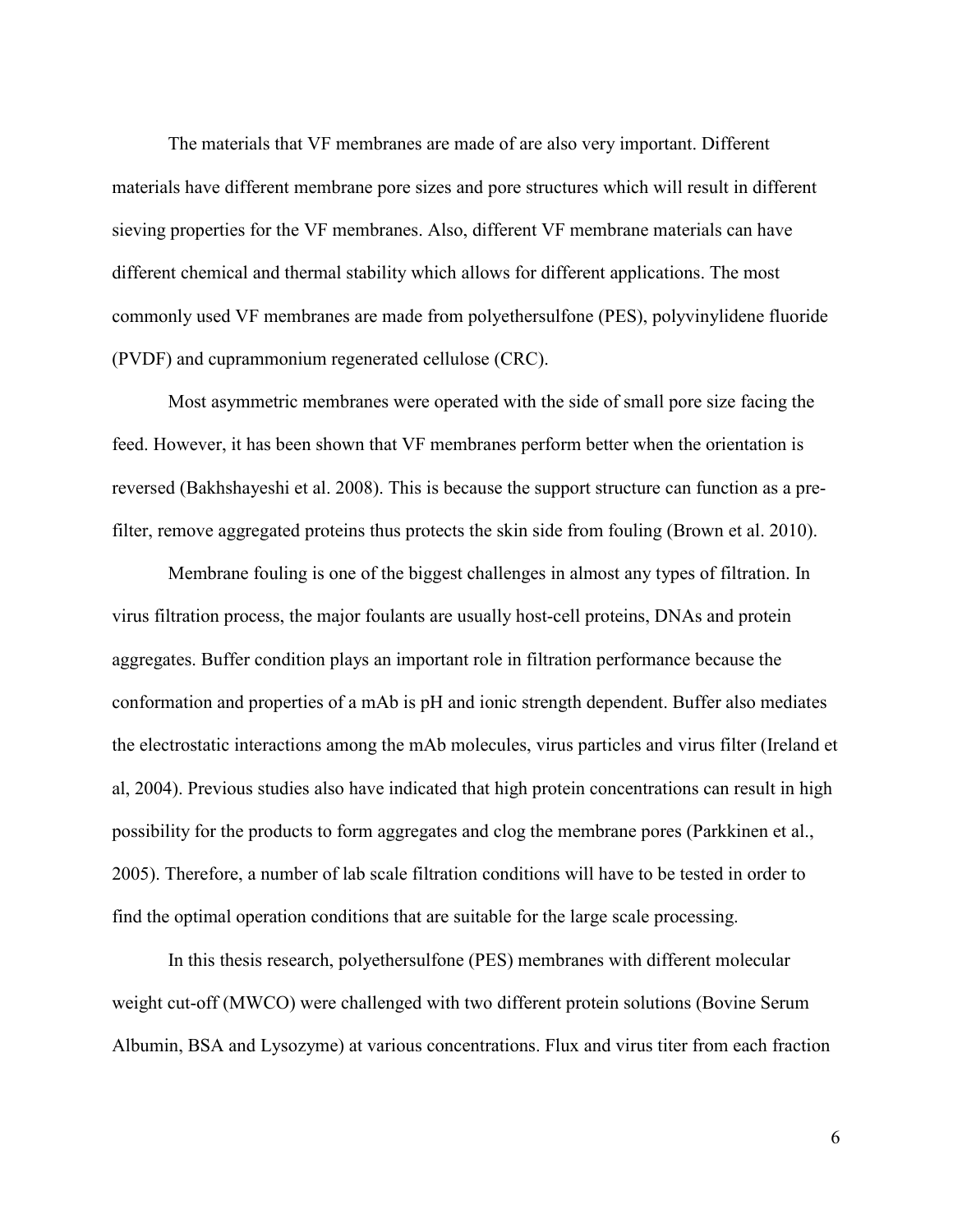collected were measured to evaluate the effects of pH, membrane pore size and challenging protein solutions on virus filtration performance.

# **1.3.2. Virus**

Being the smallest microorganisms on the earth, a virus consists of a genetic material (DNA or RNA, can be either single stranded or double stranded) encapsulated by a protein capsid, and sometimes surrounded by an additional spikey lipid coat called an envelope. Virus can only replicate in the living cells and can only attack certain types of host organisms (van et al., 2000). For example, human immunodeficiency virus (HIV) only infects mammalian cells while bacteriophage only infects bacteria only. As shown in Table 1, FDA recommends different size viruses as model viruses for clearance studies. Because mAbs are typically produced in Chinese Hamster Ovary (CHO) cells (Trill et al. 1995), which are the targets of certain types of mammalian viruses including minute virus of mice (MVM) and murine leukemia virus (MuLV) (Mascarenhas et al. 2016, Strauss et al. 2009). Biopharmaceutical manufacturers tend to use MuLV (a model retrovirus, enveloped, 80-110 nm in diameter) representing large viruses and MVM (a parvovirus, non-enveloped, Φ=18-24 nm) representing smallest viruses for clearance studies (Han et al. 2005, Gruvegard et al., 2009).

While using closely related mammalian virus for virus clearance studies is intuitively appropriate, these viruses typically require a long period of time for cell culture and virus titer analysis, and require higher biosafety levels. Bacteriophages, on the other hand, have some advantages over mammalian viruses for the virus clearance studies. For example, bacteriophage requires a lower biosafety level and is generally considered less of a biological threat to the laboratory personnel.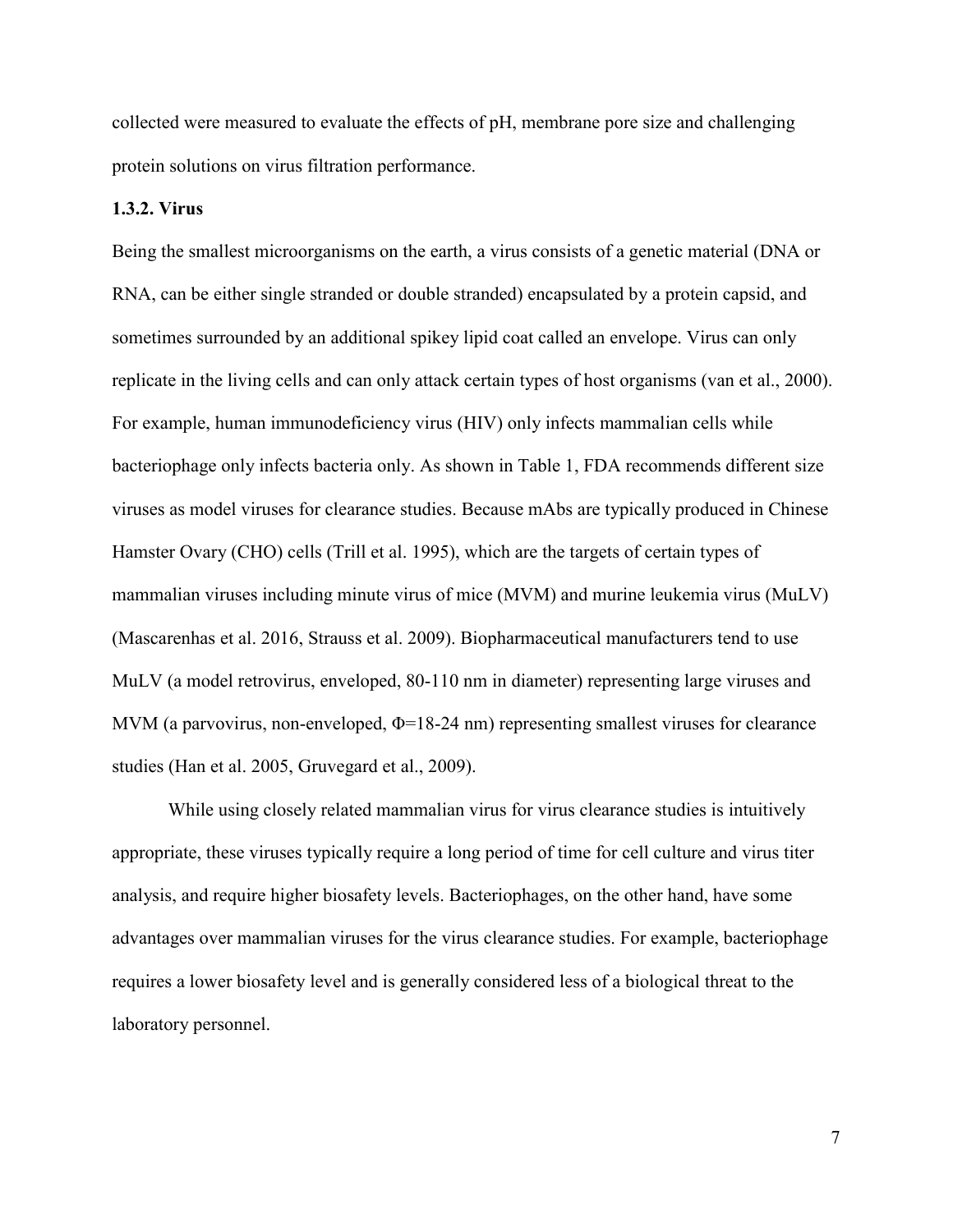In our studies, a non-enveloped 25-27 nm single-stranded DNA bacteriophage Phi-X174 (Chrysikopoulos et al., 2011) and an 82 nm double-stranded DNA bacteriophage PR-772 (Lute et al., 2004) were used as the surrogates for the virus filtration experiments. The icosahedral bacteriophage Phi-X174 has a spherical shape (Chrysikopoulos et al., 2011, Sun et al., 2014). The burst of a single host cell is approximately 16 min after infection yielding 150 to 200 infectious virions (Sinsheimer et al., 1968). PR-772 is a double strand DNA bacteriophage with a lipid membrane beneath its icosahedral shell (Lute et al., 2004), Parenteral Drug Association has developed a standard large-virus filter based on the retention of bacteriophage PR-772 (Aranha-Creado et al., 1997).

#### **2. Material and Methods**

#### **2.1. Materials**

Bovine Serum Albumin (> 99%) were purchased from Sigma Aldrich (St Louis, MO). Lysozyme (egg white,  $> 95\%$ ) was purchased from OmniPur (Gibbstown, NJ). Sodium chloride (ACS) grade) was purchased from Macron Fine Chemicals (Center Valley, PA). 2XYT medium broth were purchased from AMRESCO. Host cells and viruses were purchased from ATCC (Manassas, Virginia). The two bacterial hosts were Escherichia coli (Migula) Castellani and Chalmers (ATCC #13706) and Escherichia coli strain K12 J53-1 (ATCC #BAA-769). Upon arrival, viruses were further propagated via their corresponding host cells: Escherichia coli bacteriophage Phi-X174 (ATCC 13706-B1) and Escherichia coli bacteriophage PR-772 (ATCC BAA-769-B1). Polyethersulfone (PES) membranes of three pore sizes (30 kDa, 100 kDa, 300 kDa) were obtained from EMD Millipore Corporation.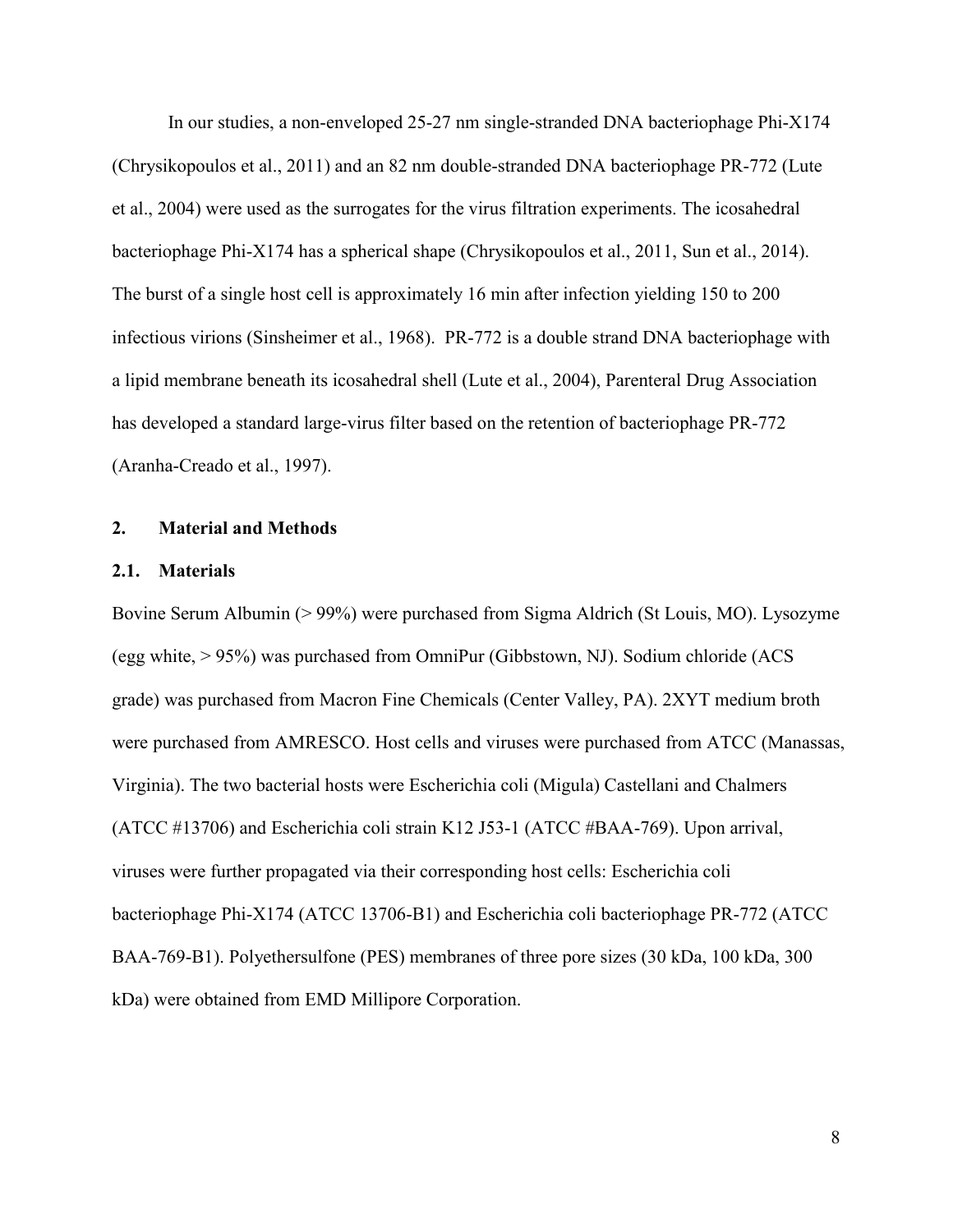#### **2.2. Virus Stock Preparation**

Host cells were grown in a flask containing 2XYT medium broth under aerobic condition with a preset shaking speed of 200 rpm at  $37^{\circ}$ C following the ATCC cell culture protocols. When the bacterium culture reached an absorbance value of 0.600 at the wavelength of 600 nm, the cell culture medium was then spiked with  $1\%$  (v/v) of PFU= $10^8$  virus stock. The virus culture was then under constant shaking for 24 hours. Host cells were then lysed by three freeze–thaw cycles. Lysate was centrifuged at 9,500 g / 8,874 rpm under room temperature using Beckman Coulter Avant J-25 High Performance Centrifuge and JA-25.50 fixed angle rotor for 30 minutes to isolate free virus particles from host cells lysate. The supernatant containing high titer of viruses was collected and further purified by filtering through a 0.2 μm Thermo Fisher Disposable Vacuum Filter System. When not in use, the purified virus stocks were either kept at 4<sup>o</sup>C for short term storage or frozen at  $-80^{\circ}$ C for long-term storage.

#### **2.3. Flux Measurement**

The filtration experimental design was derived based on the method described by Wickramasinghe et al. (2010). Filtration experiments were performed by three PES membranes with MWCO of 30 kDa, 100 kDa and 300 kDa respectively. These are asymmetric membranes with a barrier layer and a porous support structure. All membranes were initially filtered with 20 mL DI water and 20 mL broth before filtration of any virus feed solutions. All filtration experiments were performed in a laminar flow cabinet with an 8050 Amicon stirred cell. The 8050 Amicon stirred cell has a reported filter diameter of 44.5 mm and was set up in the normal flow filtration (NFF) mode at a constant pressure of 2 psi.

A DI water flush and a broth media flush were performed for each membrane before the filtration of the feed solutions. A total volume of 100 mL of feed solution was used for each

9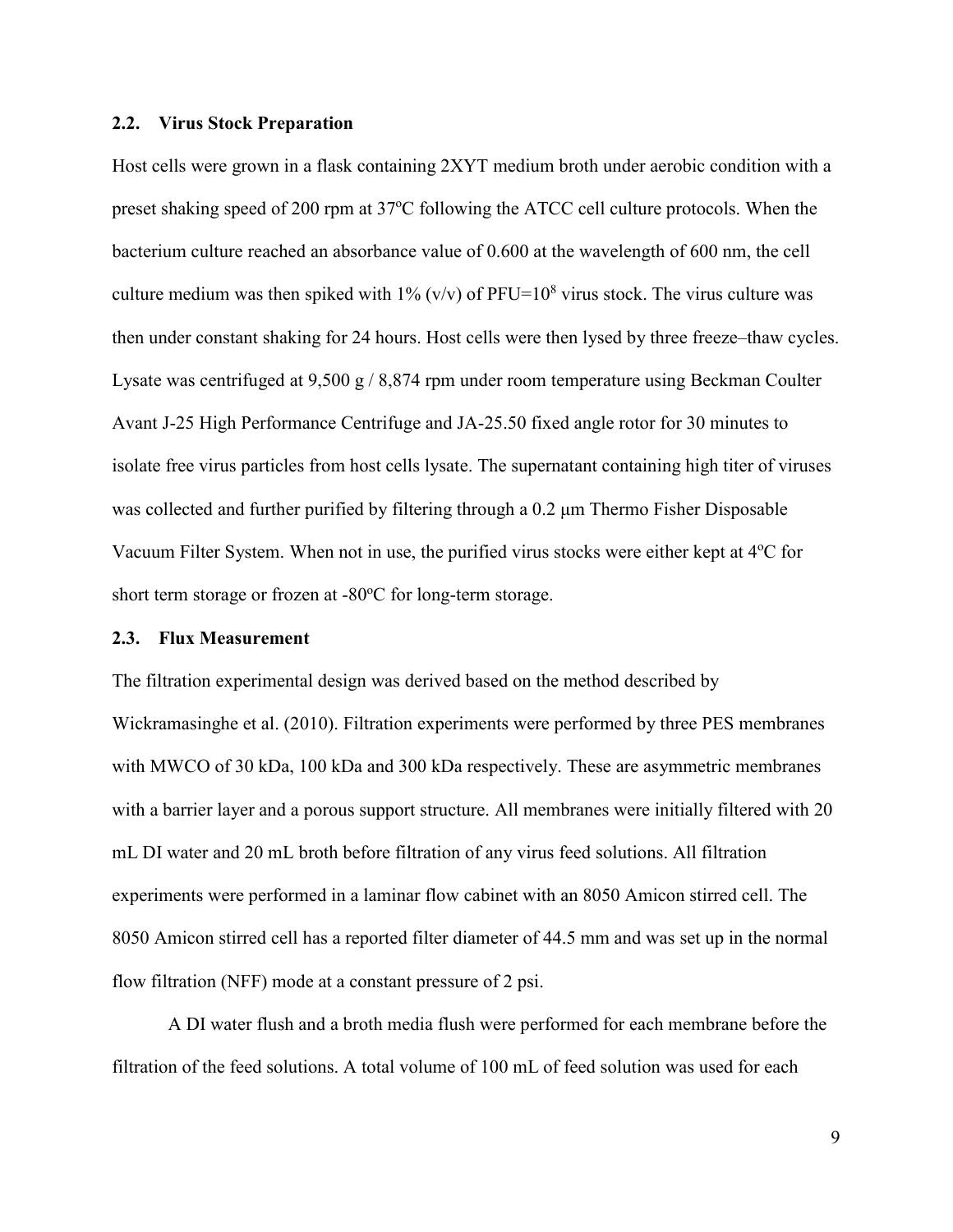filtration experiment. A total of 10 fractions about 10 mL each were taken from the permeate. Fraction weight was calculated by subtracting the tube weight from the measured weight using mass balance. Fraction density was calculated by measuring the weight difference before and after taken 1 mL fraction out of fraction tube. Fraction volume was calculated by dividing fraction weight by fraction density. Flux data were then plotted based on the volume from each fraction and filtration time.

#### **2.4. Titer Analysis**

Each fraction was analyzed using Clokie and Kropinski's Bacteriophage plaque counting method (Kropinski et al., 2008) to determine the virus titer. Upper agar media solution (31g/L 2XYT medium broth and 7g/L agar) was prepared and incubated in a warm water bath at  $50^{\circ}$ C for 15 min. Base agar media solution (31g/L 2XYT medium broth and 15g/L agar) was poured into base cell culture plates and sit in the laminar flow cabinet for 20 min to allow solidification. Host cells were grown till absorbance reached 0.600 at the wavelength of 600 nm. A total of 190 μL aliquots of the host cells along with their cell culture media were spiked with 10 μL of either an original fraction or a sequential 10x diluted fraction. For each filtration, sample plates were used to determine appropriate dilution fold. The 200 μL solution containing logarithmic growth phase host cells and virus filtration fraction (seed solution) were briefly vortexed and allowed to sit at 37<sup>o</sup>C for 15 min for sufficient pre-infection. A total of 200  $\mu$ L seed solution was then quickly mixed with pre-warmed 3 mL of upper agar media solution and was poured onto the top of a base plate containing 15 mL of pre-warmed and solidified base agar and allowed solidification in the laminar flow cabinet. When solidified, the double agar plates were transferred into a  $37^{\circ}$ C incubator overnight to allow plaque forming. Plaque counting was performed the next day and

10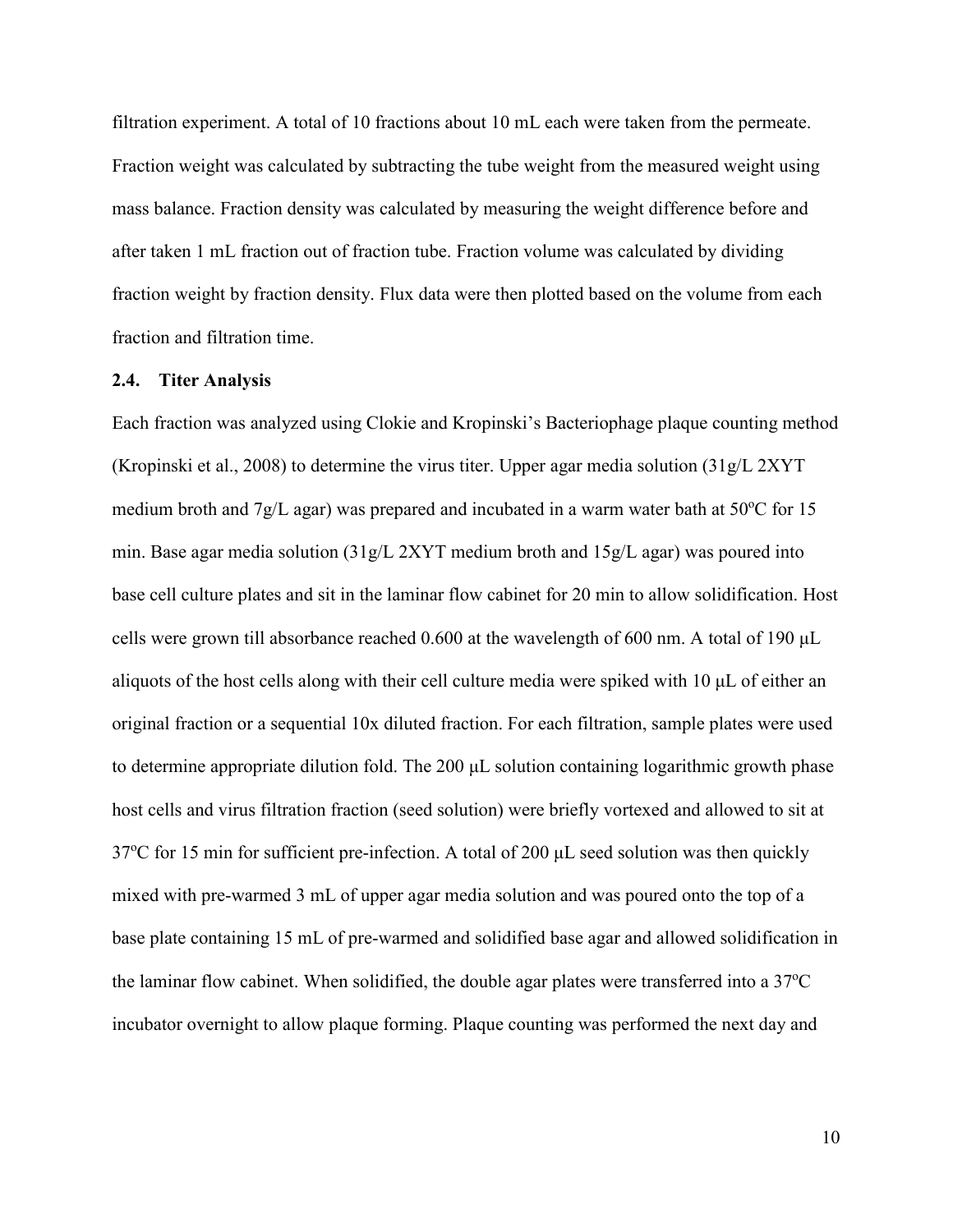were done on each plate. Each fraction was repeated three times. Plaque Forming Units (PFU) and Log Removal of Virus (LRV) for each fraction are calculated using the formulas below:

> $PFU =$ Average Plaque Counts for each fraction Dilution Factor  $\,\times\,$  Volumne of Sample to be tested  $LRV = log_{10}$ Feed PFU Fration PFU

# **3. Results and Analysis**

A series of filtration experiments with different feed solutions were performed to explore their effects on flux and virus rejection with different pore size membranes.

#### **3.1. Pore Size Effect**

PES membranes of three different pore sizes (PES 30 kDa, PES 100 kDa and PES 300 kDa) were tested to investigate the effect of pore size on flux performance and bacteriophage clearance during the filtration challenge. The 8050 Amicon stirred cell was used in the dead-end mode for the filtration experiments. Harvested high titer bacteriophage stock solutions were used as the feed solution in this study. The feed solution was loaded into the Amicon stirred cell immediately after 20 min DI water flush and broth media flush respectively. A total of 10 fractions were collected from the permeate for flux measurement and titer analysis.

Figures 1 and 2 show the flux and log reduction value (LRV) of Phi-X174 respectively for the 10 fractions collected. As is shown in Figure 1, PES 300 kDa membrane exhibits highest initial flux at 48.5 LMH whereas both 100 kDa and 30 kDa membranes show a much reduced flux at around 12 LMH only. However, significant flux decay was observed for 300 kDa membrane during the subsequent measurements reaching 14 LMH during the last fraction. On the other hand, the other two narrower pore size membranes did not demonstrate much flux decay during the entire filtration period. The high flux decay for the 300 kDa membrane could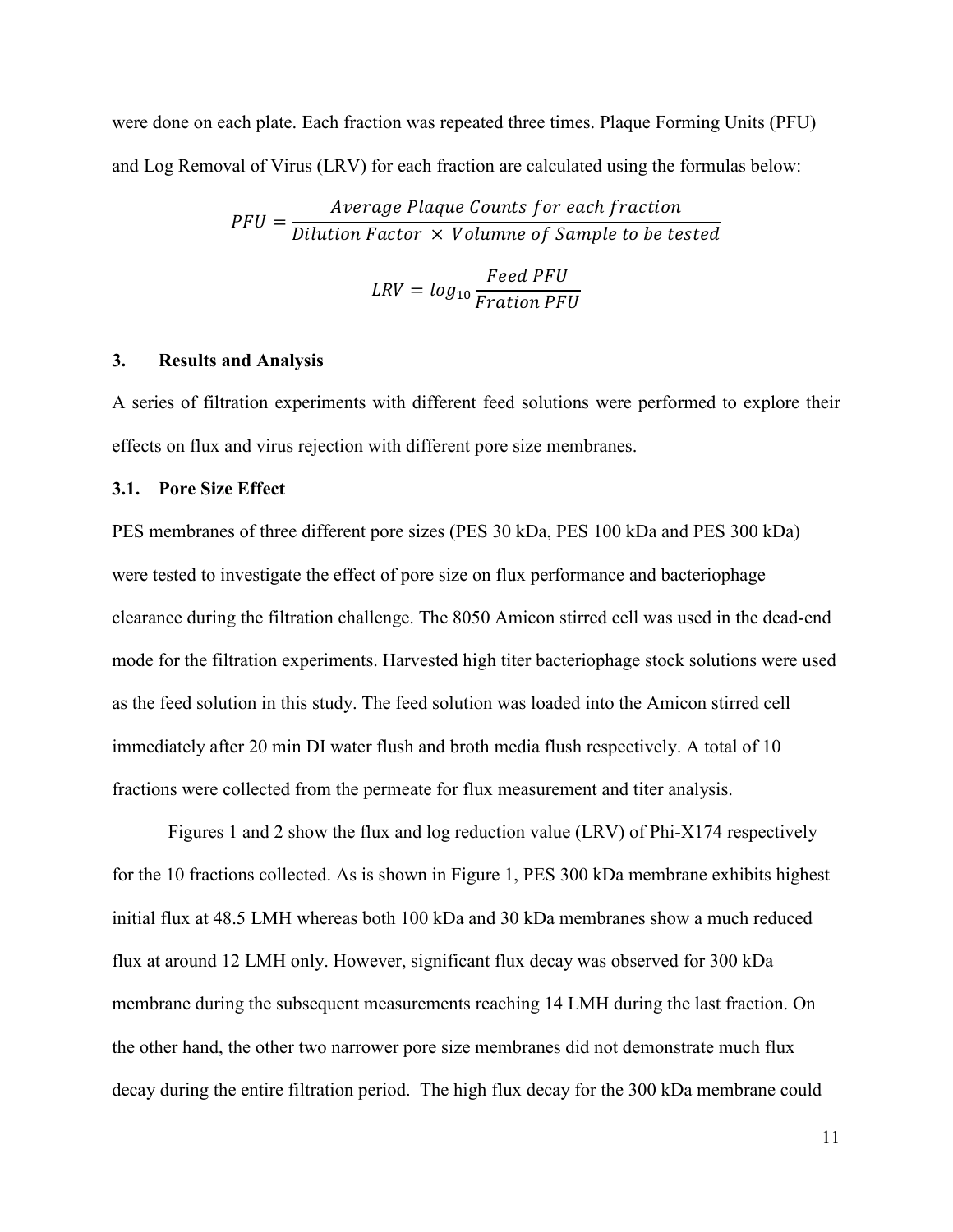be attributed to severer membrane fouling resulting from the plugging of the membrane pores. As can be seen from Figure 2, the LRV for the 300 kDa membrane is below 1 during the first 80 mL of the filtration. Viruses can easily go through the membrane plugging the membrane pores. As more pores are being plugged, the rejection of the virus increases with LRV reaching 1.3 at the end of the filtration. For the 100 kDa and 30 kDa membranes, membrane pores are much smaller than the Phi-X174 virus particle leading to the high rejection of the virus at the start of the filtration experiments. The LRV for both membranes are at around 3.5 indicating that over 99% of the virus particles are rejected. Moreover, starting from the third fraction, the LRV increases steadily to 4 and above indicating that plugging of the pores by viruses and cell debris leading to an enhanced rejection of the virus particles and slightly reduced fluxes. The cake layer formation on the membrane surface may also contributed to the improved rejection and somewhat reduced fluxes. After 8 fractions, the LRV further increases reaching 5 during the next several fractions. The flux decay for the 100 kDa and 30 kDa membranes is less than 30% during the entire filtration period indicating that cake layer formation on membrane surface and pore plugging do not affect the flux as much as the rejection of the virus particles.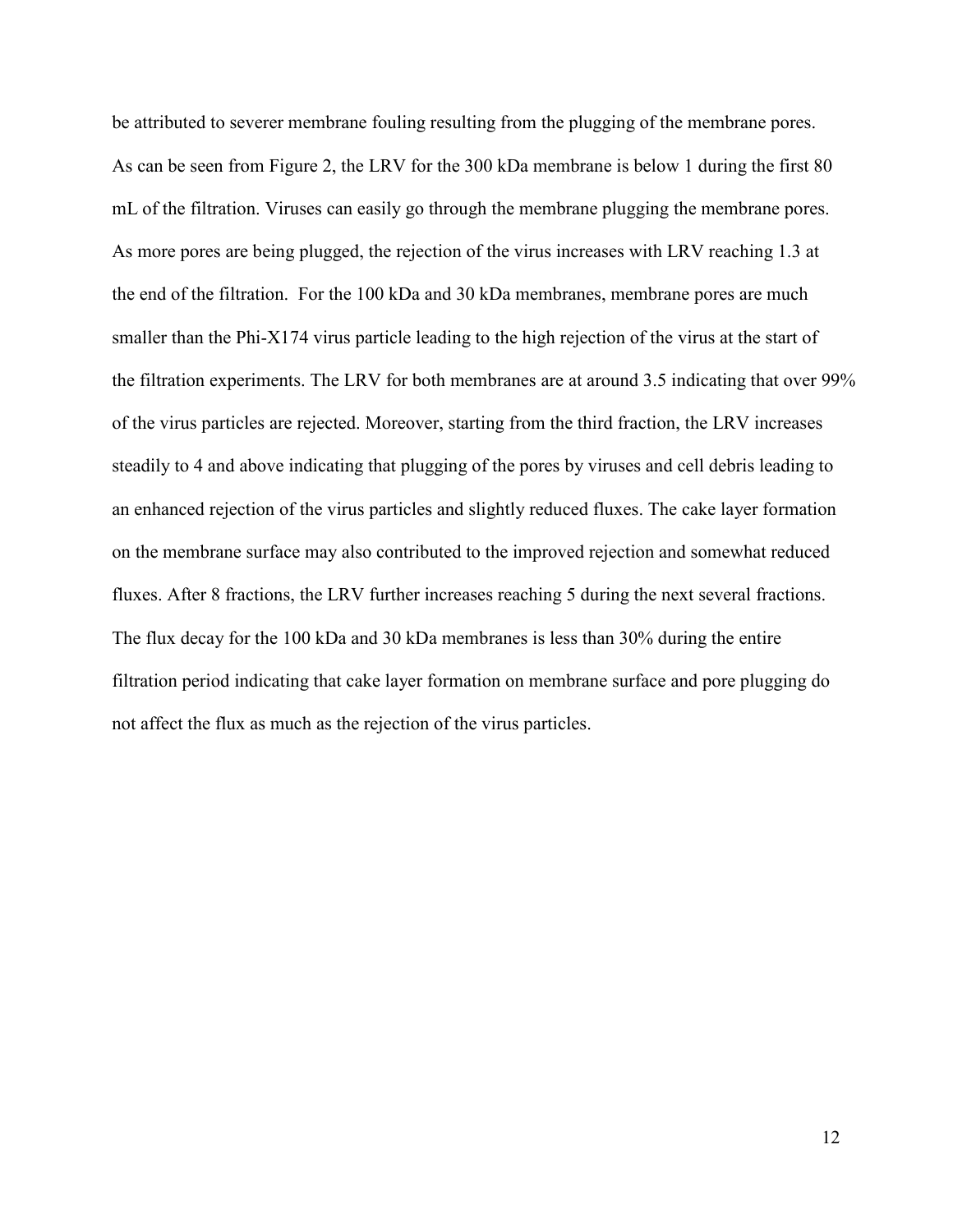

Figure 1. Flux measurement during Phi-X174 virus filtration with PES 30, 100 and 300 kDa membranes.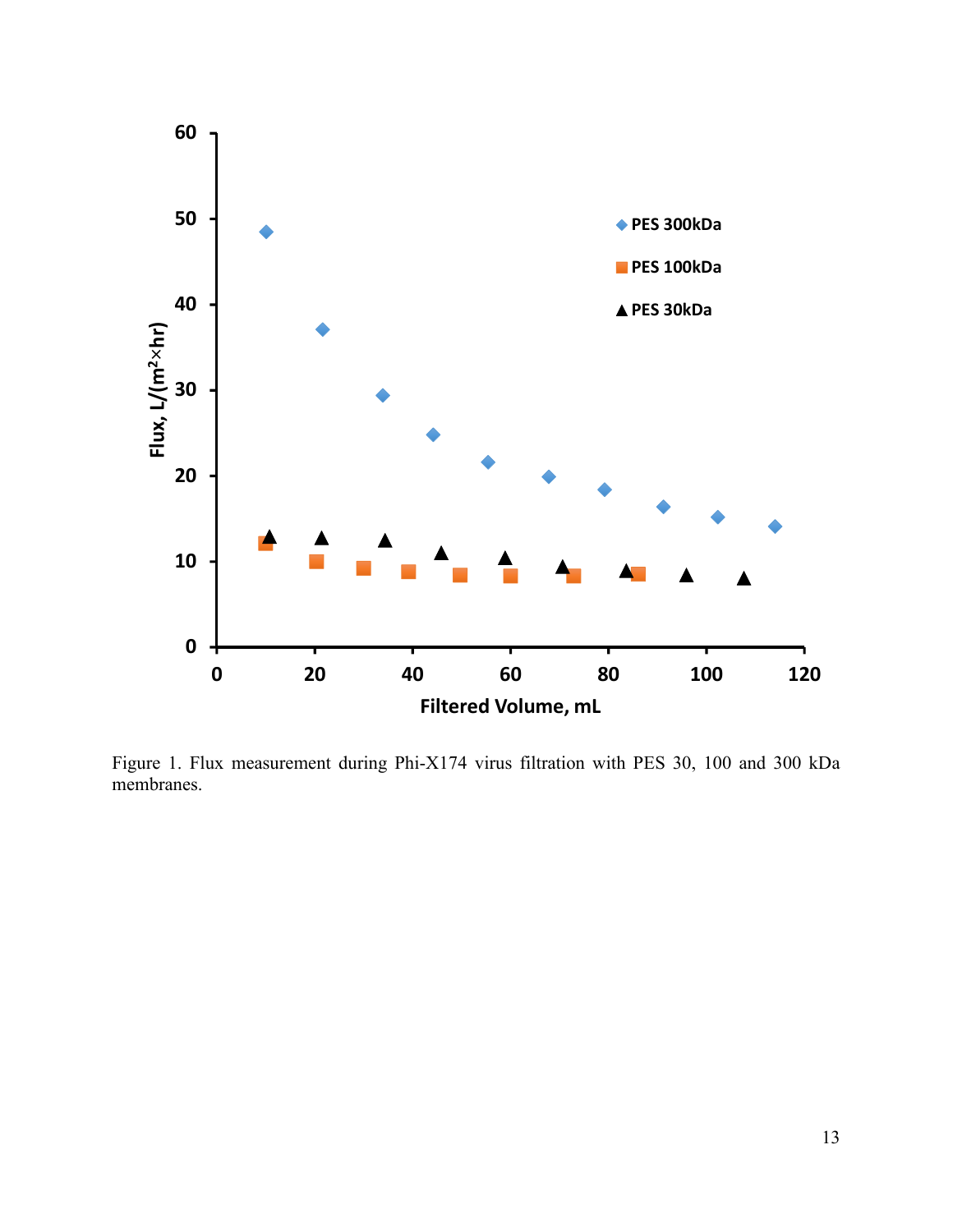

Figure 2. Titer analysis for Phi-X174 filtration for each fraction collected with PES 30, 100 and 300 kDa membranes.

## **3.2. Protein Spiking Effect**

A total of 4 feed solutions were prepared by dissolving protein powders in harvested high titer virus stock solutions to reach final concentrations of 0.5% [w/v] BSA and 1% [w/v] BSA, 0.5% [w/v] lysozyme and 1% [w/v] lysozyme respectively. After dissolving BSA and lysozyme powder in the virus stocks, the solutions were stirred for 30 minutes and filtered through a 0.2 μm Thermo Disposable Vacuum Filter System. The pH of the feed solutions was measured to be 6.5. The feed solution was loaded into the Amicon stirred cell immediately after a DI water flush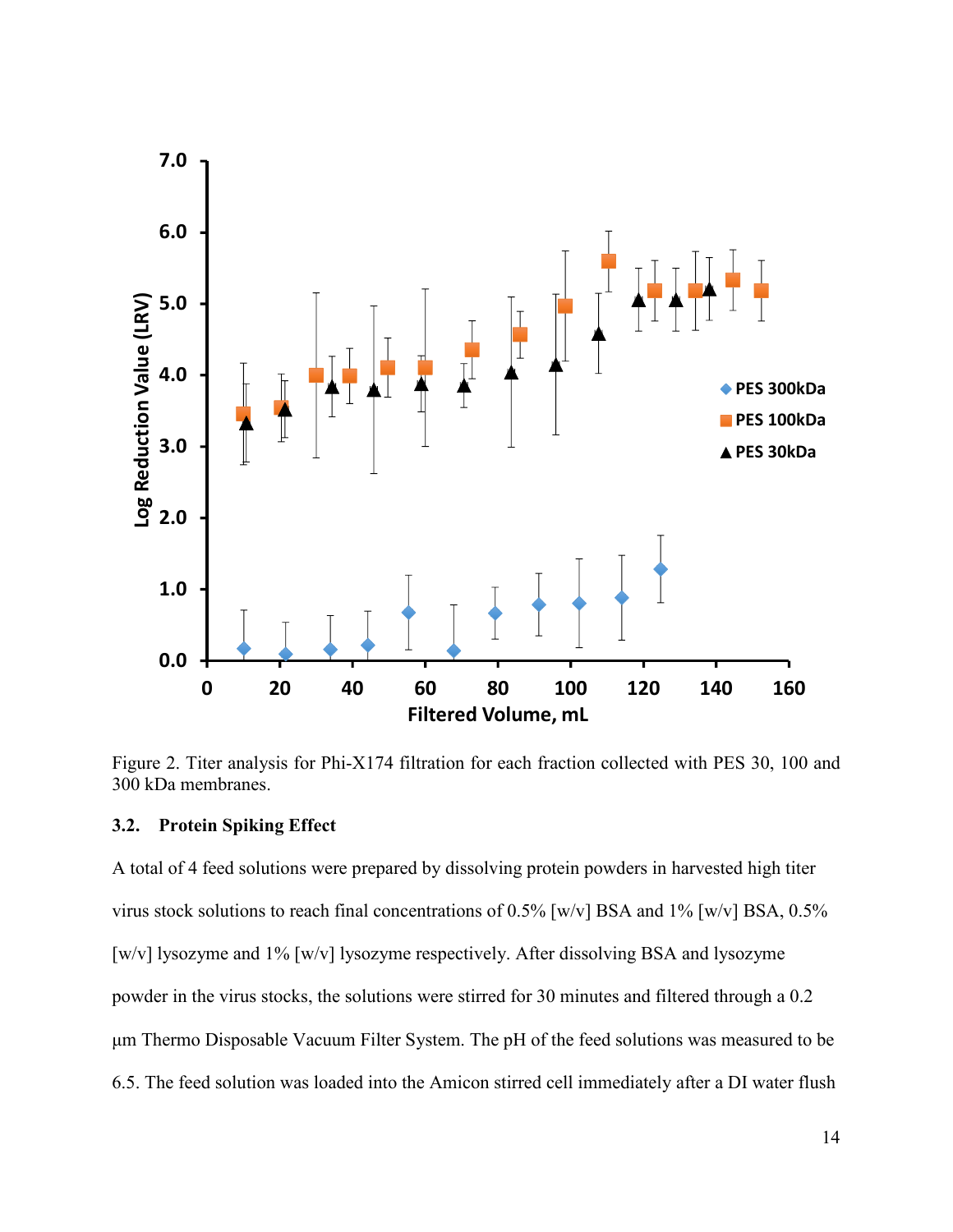and a broth media flush. Nearly 10 fractions were collected from the permeate for flux calculation and titer analysis. The number of fractions collected depends on the flux towards the end of filtration.

With the presence of proteins in the process stream, the flux decreases significantly (Figure 3, 5 7). This effect is more evident when using a smaller MWCO membrane for virus filtration (Figure 4). BSA appears to be more likely to cause membrane fouling when spiked into the feed solutions compared to lysozyme and the flux decline was more significant as shown in Figures 4 and 6. The titer analysis results indicate that the presence of proteins in the feed streams can lead to a higher LRV as plotted in Figures 5 and 7. The concentration of the spiked protein also plays an important role in the dramatic flux decay during virus filtration. In both scenarios, flux decay was much faster when the feed stream was spiked with higher concentration protein. However, titer analysis indicate that protein concentration does not have a significant impact on the LRV as seen from Figures 5 and 7. The presence of lysozyme in the feed stream showed a higher LRV and lower flux than those in the presence of BSA. Zeta potential measurement (Salinas-Rodriguez et al, 2015) show that PES membrane is negatively charged at close to neutral pH. Lysozyme and BSA have pI values of 11.35 and 4.7 respectively leading to the positively charged state for the former and negatively charged state for the latter at pH= 6.5. The positively charged lysozyme will likely form a cake layer on the negatively charged PES membrane surface. This leads to a strong initial reduction of the flux in the presence of lysozyme. In the case of feed solutions spiked with BSA protein, the electrostatic repulsion leads to a low probability of a cake layer formation. The 66 kDa BSA protein is more likely to cause pore plugging of the PES membrane compared to much smaller lysozyme. As a result, the initial fluxes are lower for feed solutions spiked with lysozyme but a smaller flux

15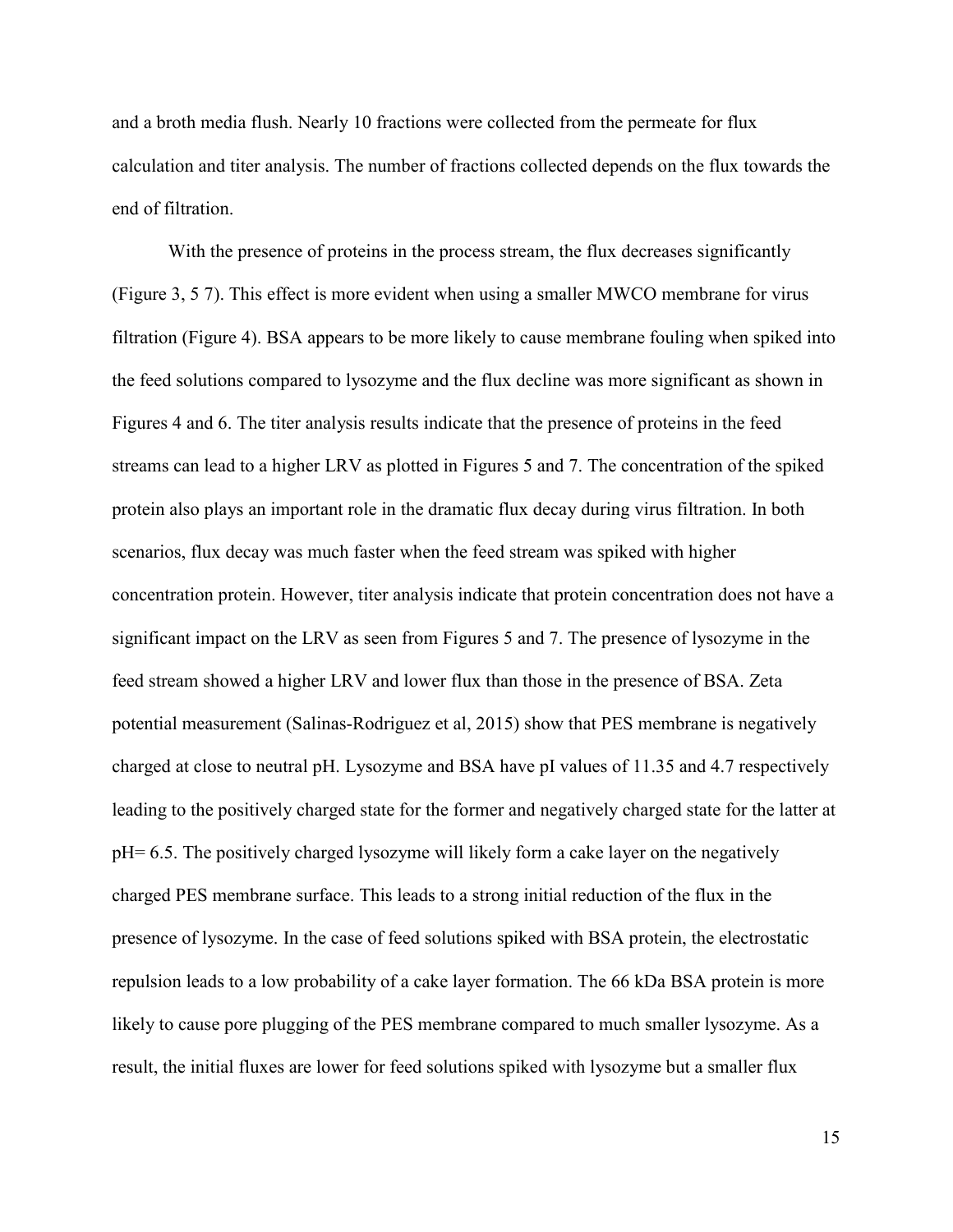decay over time. On the other hand, the initial fluxes are higher for the feed solutions spiked with BSA but a higher flux decay over time as shown in Figure 4 with 100 kDa PES membrane. Consequently, the initial LRV of  $\sim$ 5 is higher in the presence of lysozyme compared to that of BSA at ~4. As more pores are plugged by BSA, the LRV increases steadily for the subsequent fractions collected reaching a steady value of 5.8 similar to the LRV with lysozyme. For the feed solution without any spiked protein, the flux decays rapidly at the beginning but a steady state is established quickly. The LRV is significantly lower without spiked protein, but increases steadily reaching 5.6 at the final fraction collected due to membrane fouling. For PES 300 kDa as shown in Figures 4 and 6, similar trends are found but the overall LRV is much smaller.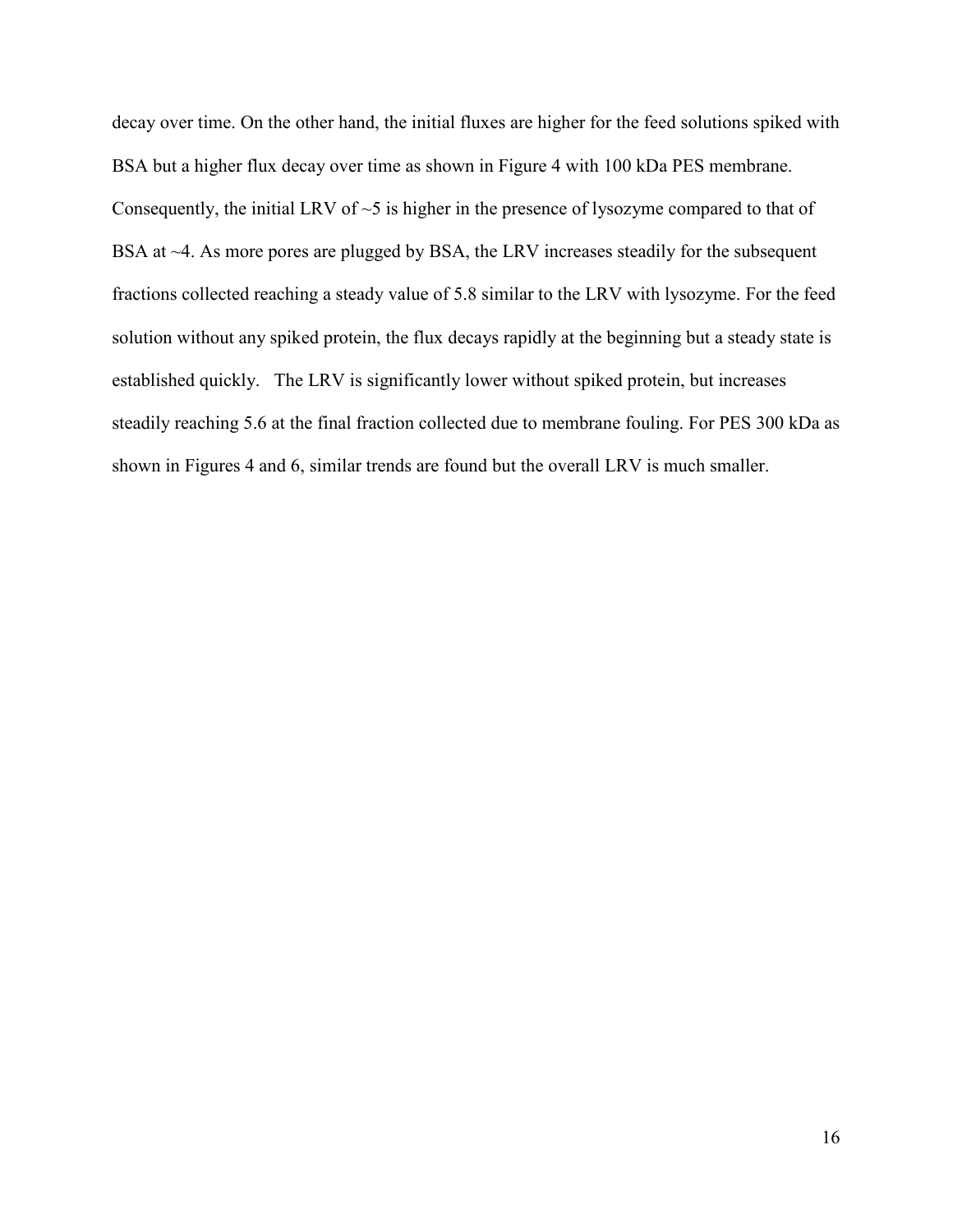

Figure 3. Flux measurement under different protein spiking conditions with PES 100 and 300 kDa membranes.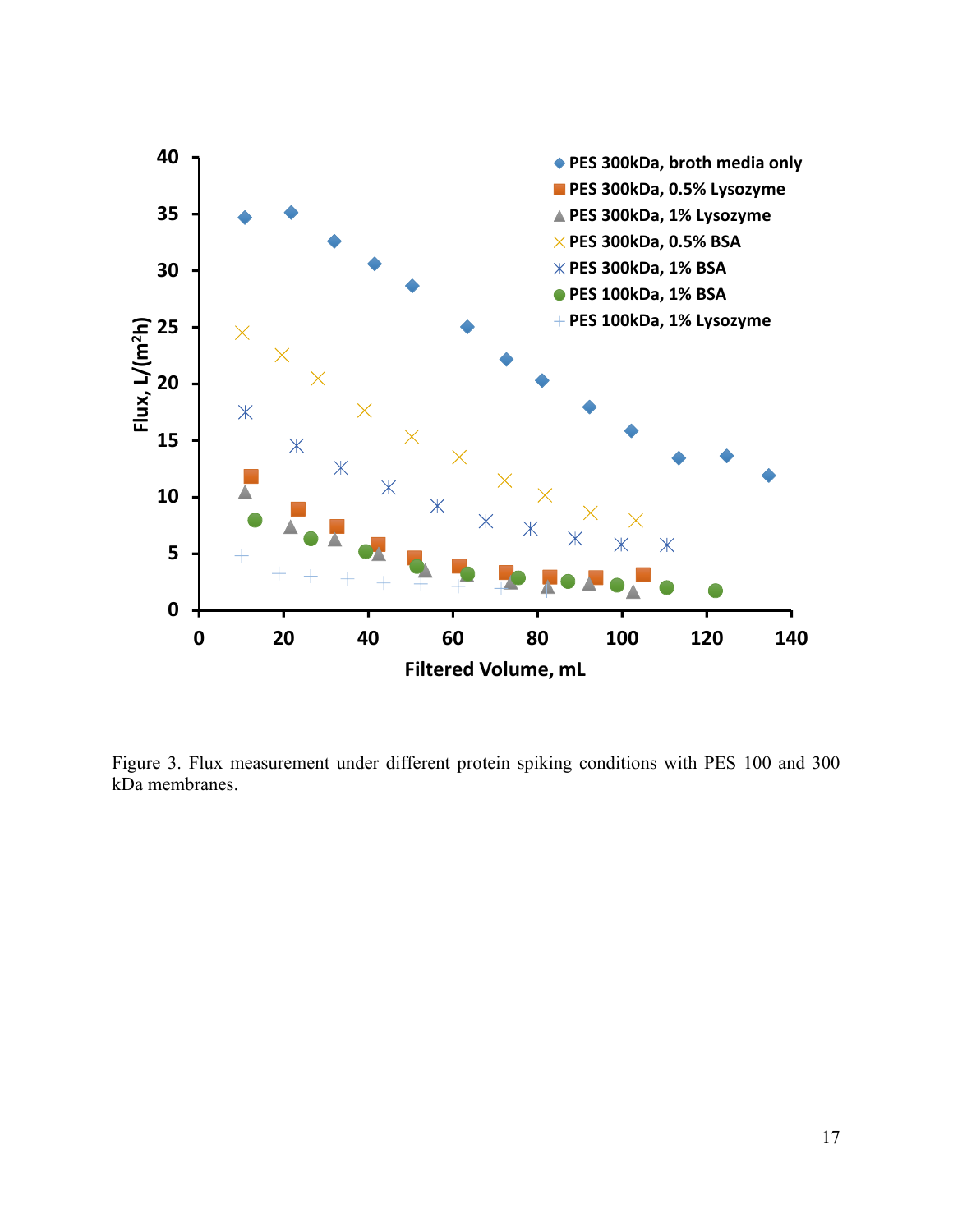

Figure 4. Flux measurement during Phi-X174 filtration using PES 100 kDa membrane in the absence and presence of lysozyme and BSA proteins at different concentrations.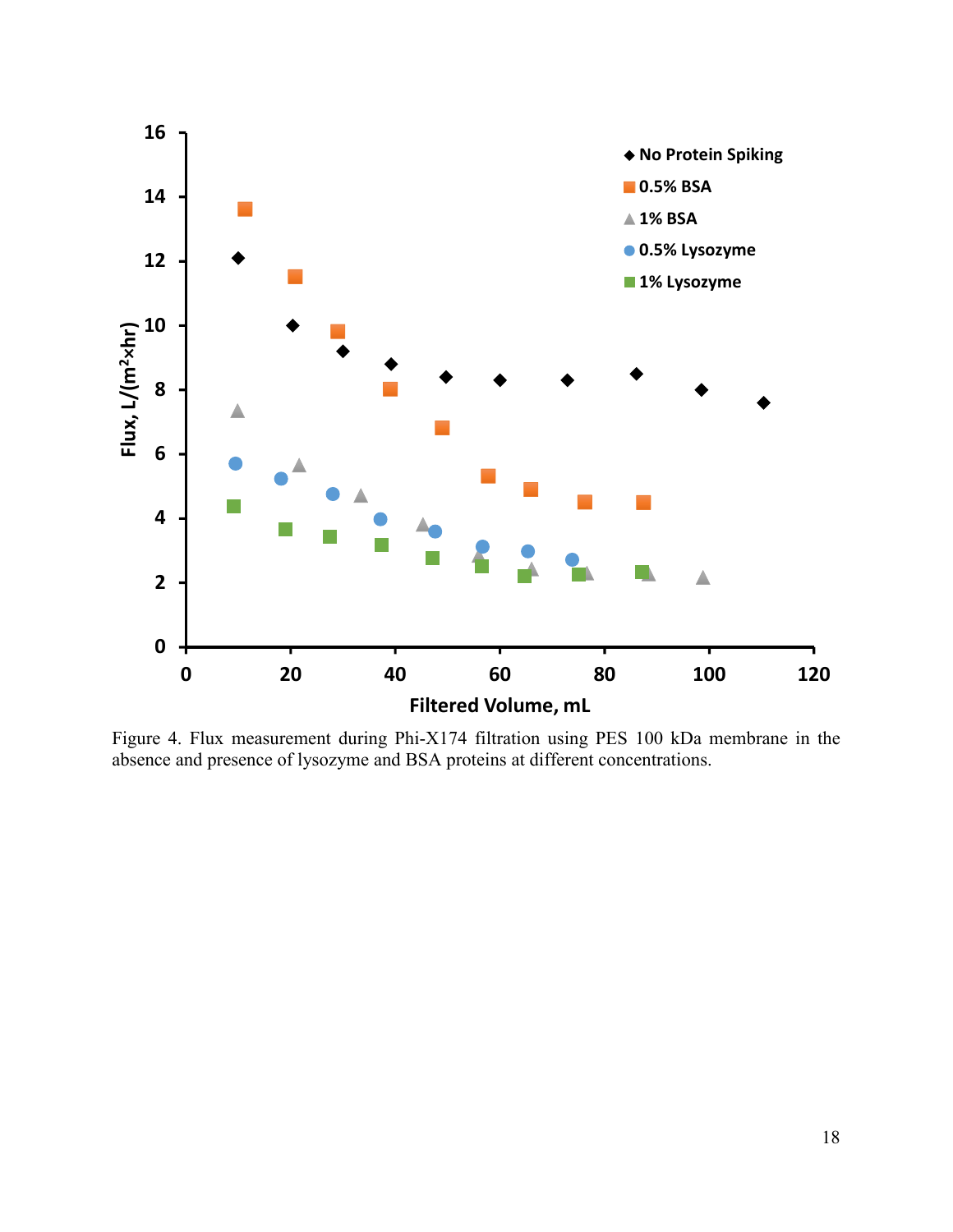

Figure 5. Titer analysis on each fraction collected from Phi-X174 filtration using PES 100 kDa membrane in the absence and presence of lysozyme and BSA proteins at different concentrations.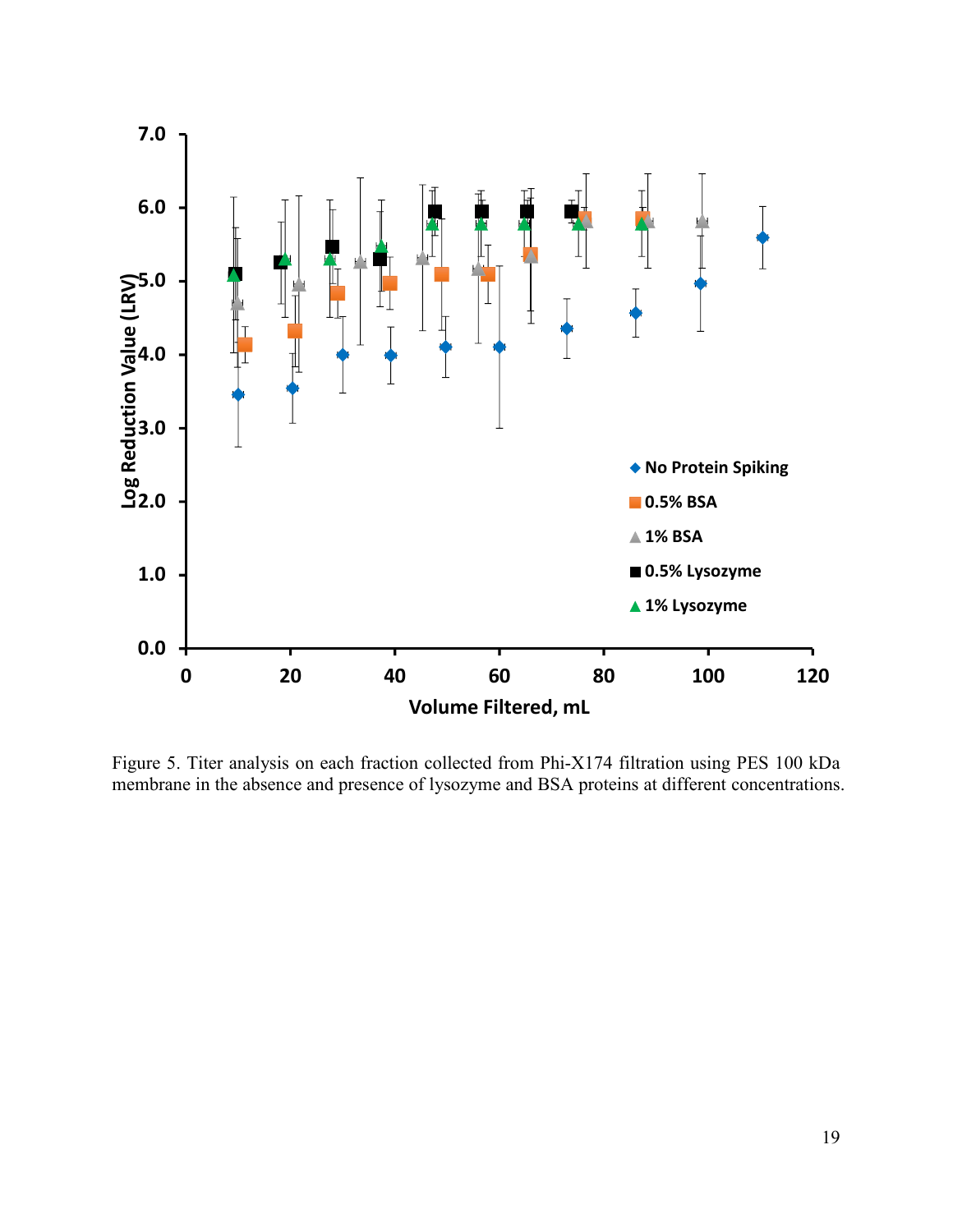

Figure 6. Flux measurement during Phi-X174 virus filtration using PES 300 kDa membrane in the absence and presence of lysozyme and BSA proteins at different concentrations.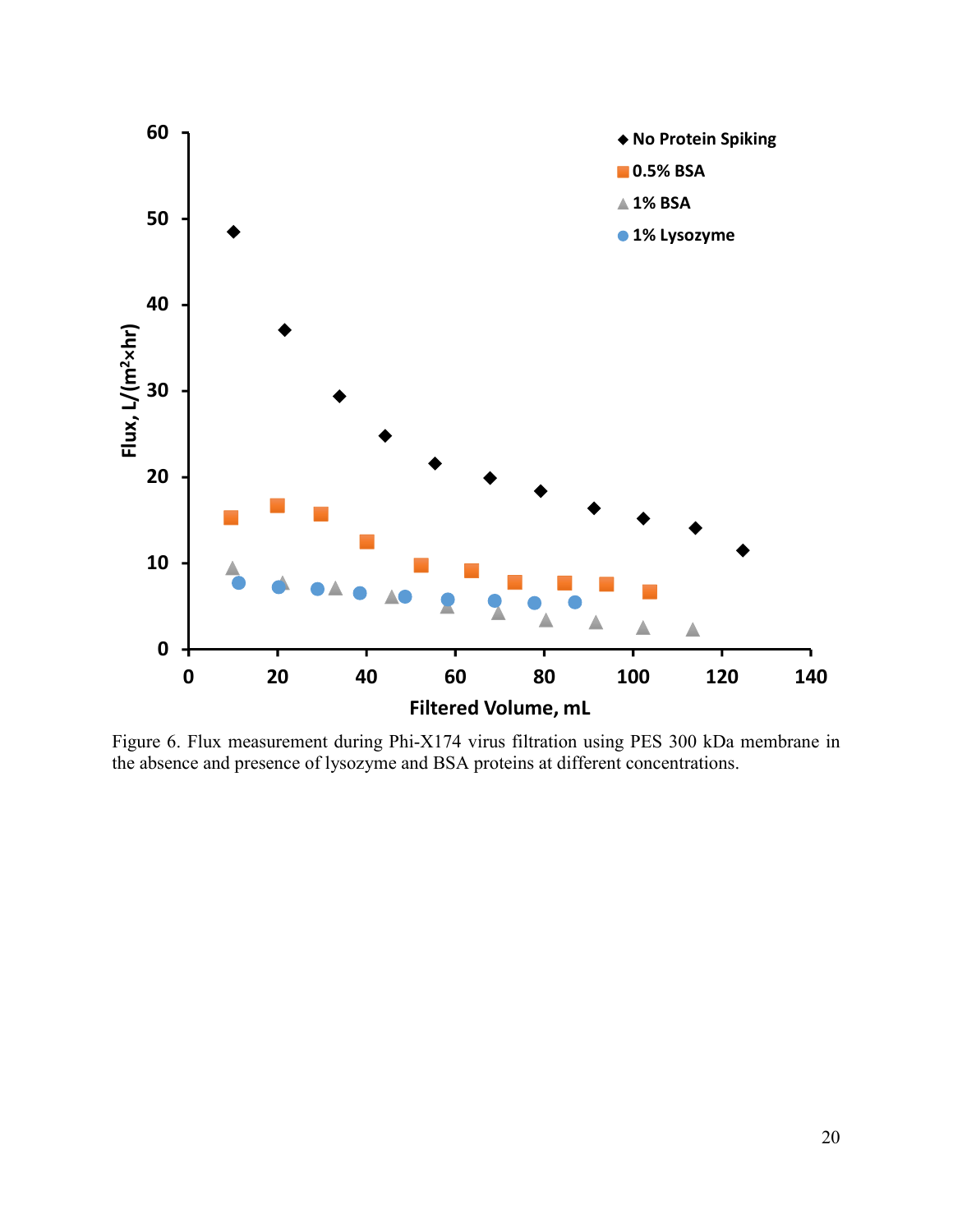

Figure 7. Titer analysis on each fraction collected from Phi-X174 filtration using PES 300 kDa membrane in the absence and presence of lysozyme and BSA proteins at different concentrations.

#### **3.3. pH Effect**

Challenge solutions of 5 different pH conditions ranging from 5.50 to 6.94 were tested against PES 100 kDa membrane to investigate the effects of pH on flux performance and bacteriophage clearance. The solutions were prepared by dissolving BSA protein powders in harvested high titer virus stock solutions to reach final concentrations of 1% [w/v]. The solutions were then stirred for 30 minutes and filtered through a 0.2 μm filter. pH adjustment was made right after the protein spiking but prior to the sterile filtration. The feed solution was loaded into the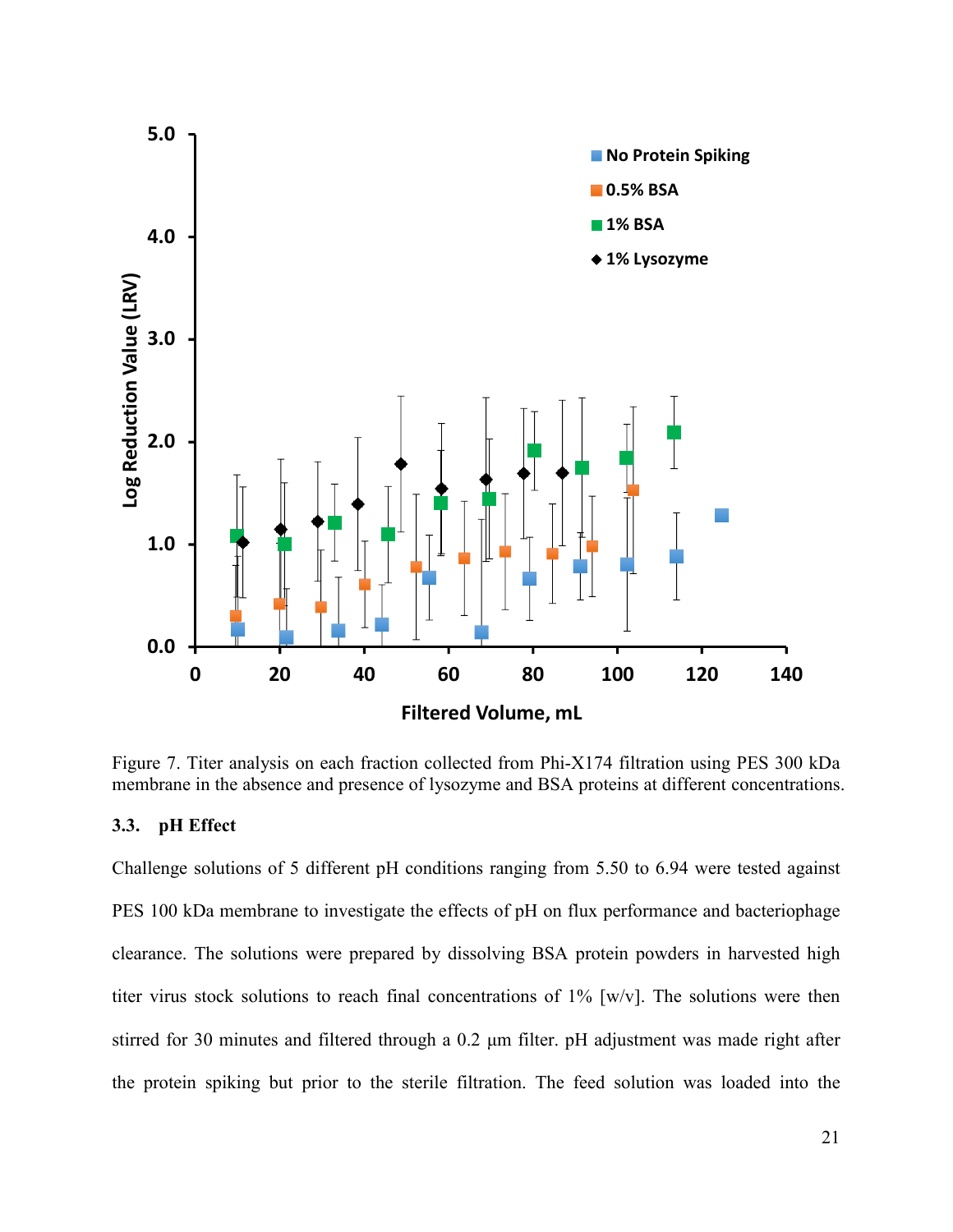Amicon stirred cell immediately after DI water flush and a broth media flush. A total of 10 fractions were collected from the permeate for flux calculation and titer analysis.

As shown in the Figure 8, there is no significant influence of pH on flux in the pH range tested except a higher flux was observed for  $pH = 6.97$ . Moreover, there is no significant difference in bacteriophage clearance under different filtration pH conditions as shown in Figure 9. The results indicate that at the pH values investigated, the virus, protein and membrane are all negatively charged. The effects of pH on flux and LRV are similar. However, at pH close to 7, the electrostatic repulsion is even stronger, thus a higher initial flux was found. As more proteins are deposited on the membranes due to fouling, flux decay were observed for all the pH conditions, but more pronounced at pH close to 7.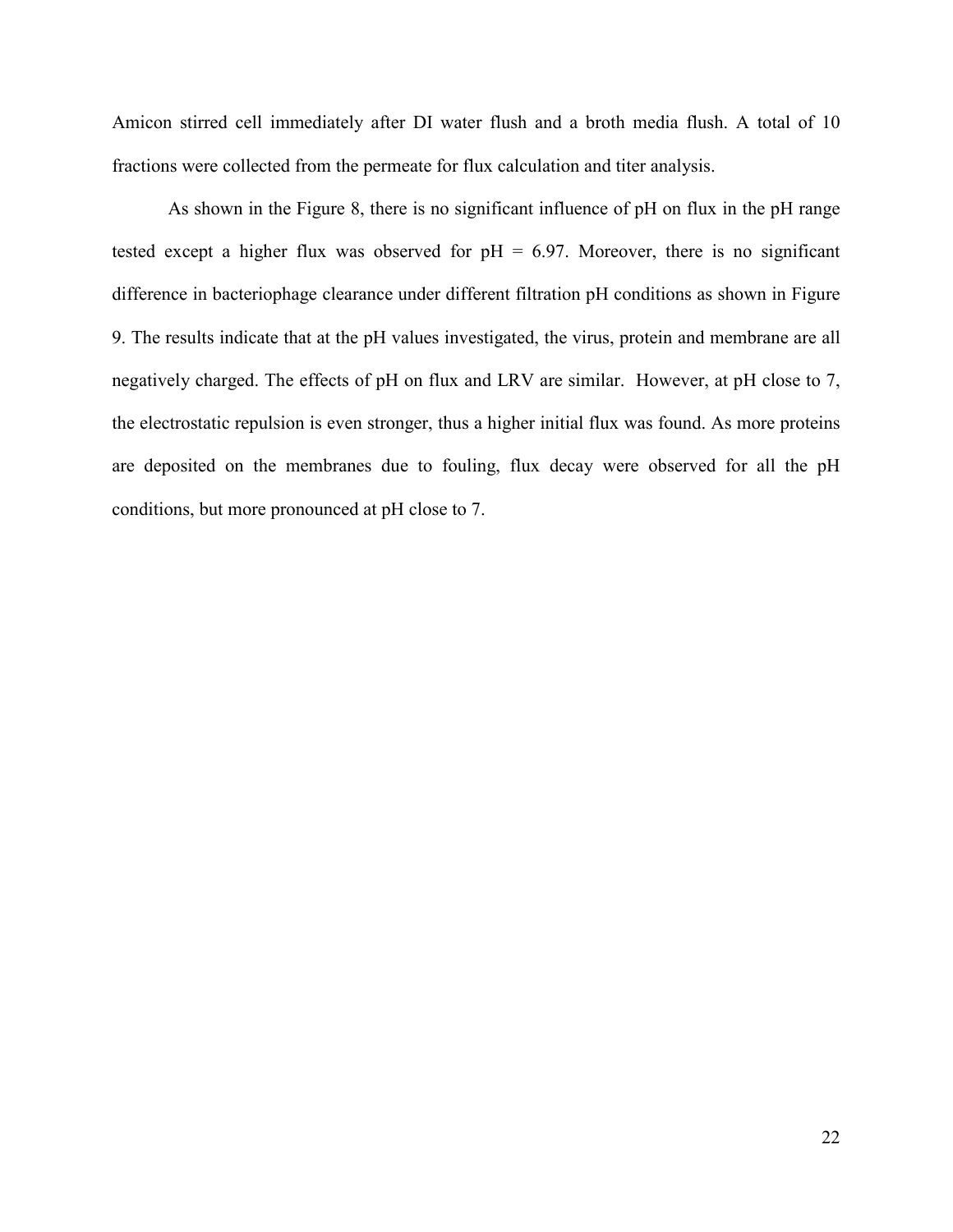

Figure 8. Flux measurement during Phi-X174 filtration using PES 100 kDa membrane spiked with 1% w/v BSA under multiple solution pH conditions.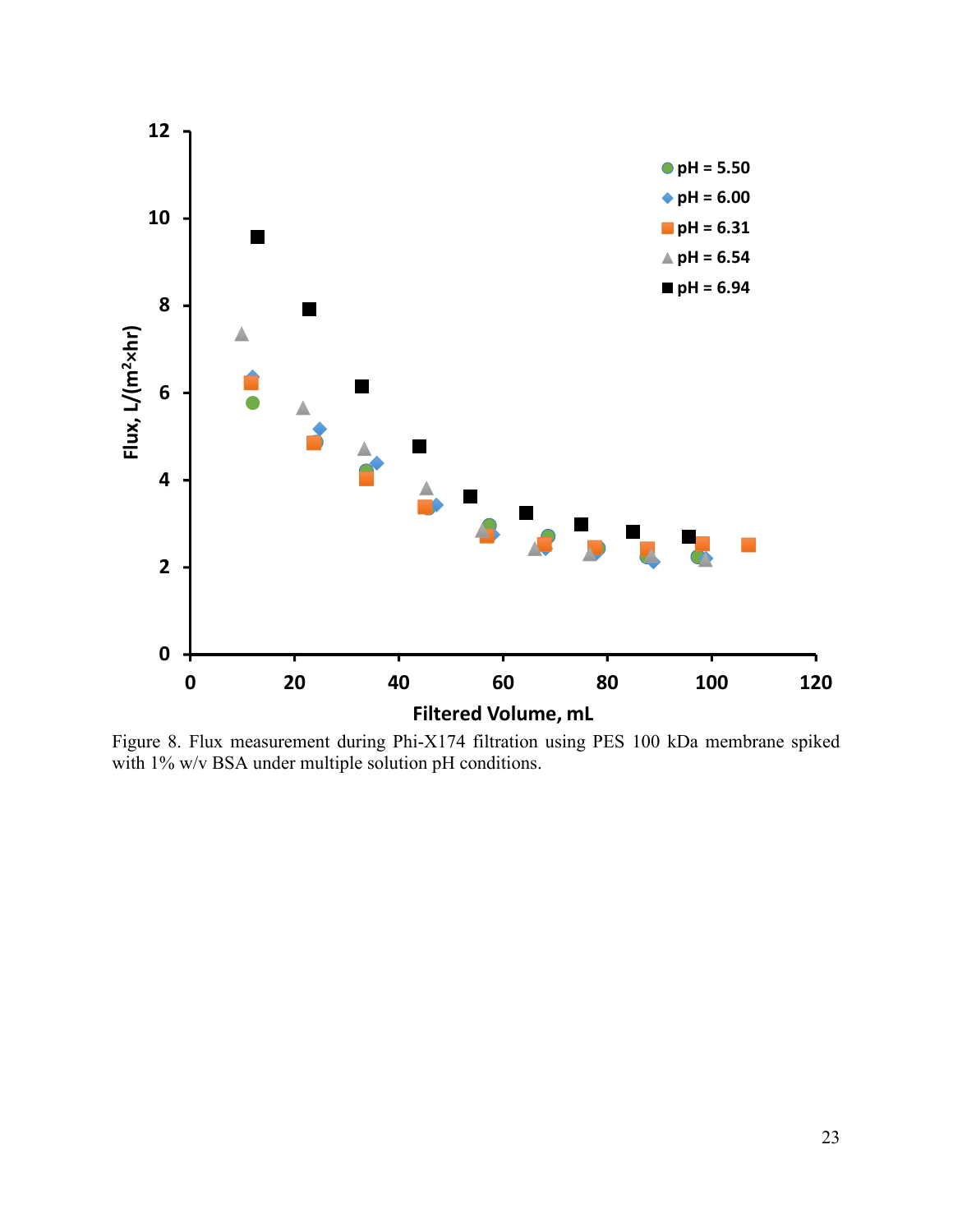

Figure 9. Titer analysis on each fraction collected from Phi-X174 filtration using PES 100 kDa membrane and spiked with 1% w/v BSA under various pH conditions.

## **3.4. Phage spiking Effect**

Harvested high titer PR-772 and Phi-X174 phage stock solutions were tested against PES 300 kDa membrane to investigate phage spiking effect on flux performance and bacteriophage clearance. The feed solution was loaded into the Amicon stirred cell immediately after DI water flush and broth media flush. Nearly 10 fractions were collected from the permeate for flux calculation and titer analysis.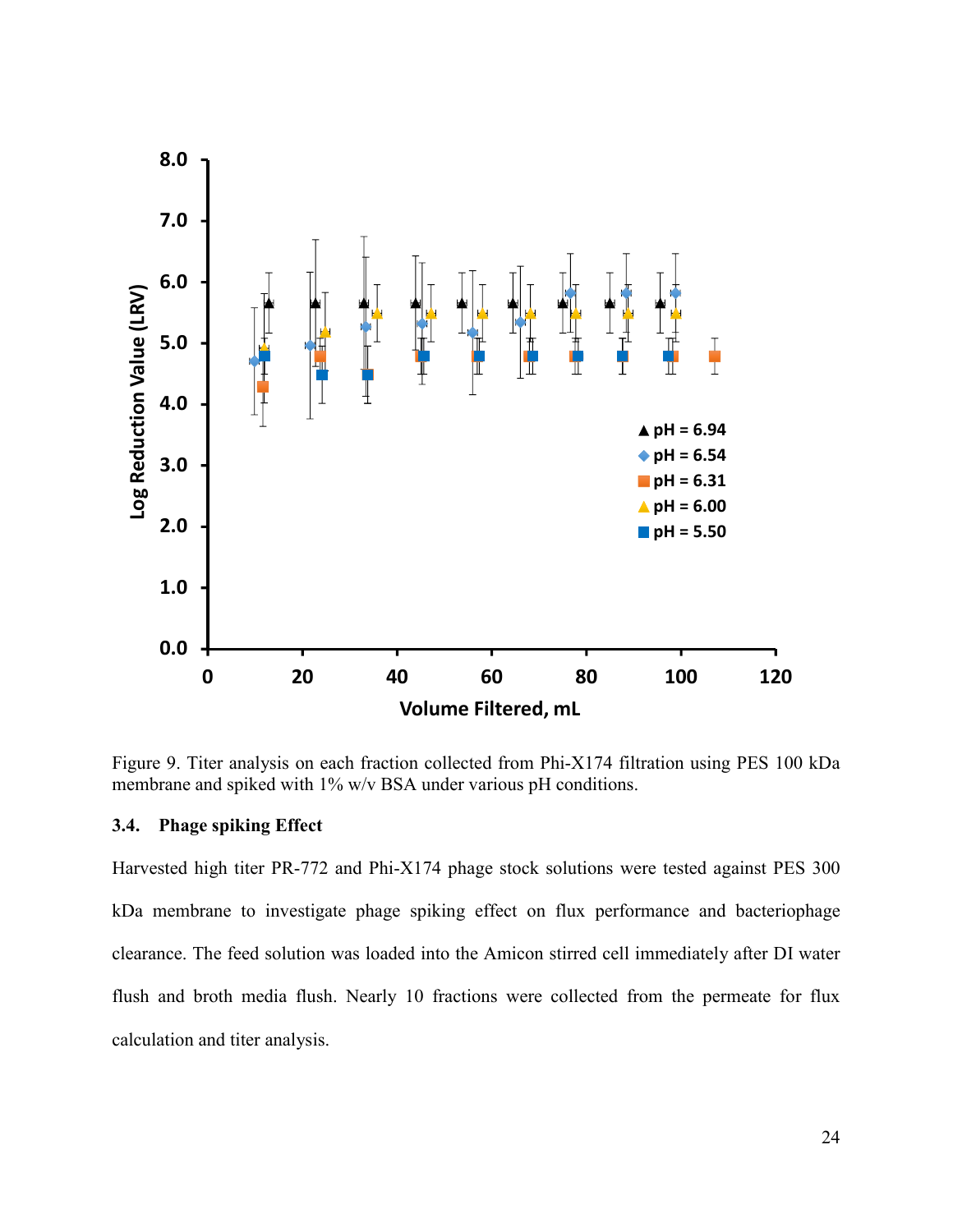As shown in Figure 10, PR-772 filtration has a much lower flux compared to that of Phi-X174. PES 300 kDa membrane can reject many more PR-772 particles than Phi-X174 virus under the same operating condition as shown in Figure 11. This phenomenon can be explained by the fact that PR-772 has a diameter of 82 nm (Lute et al., 2004) which is larger than the MWCO of PES 300 kDa membrane and much larger than the 26 nm Phi-X174.



Figure 10. Flux measurement during Phi-X174 filtration and PR-772 filtration using PES 300 kDa membrane.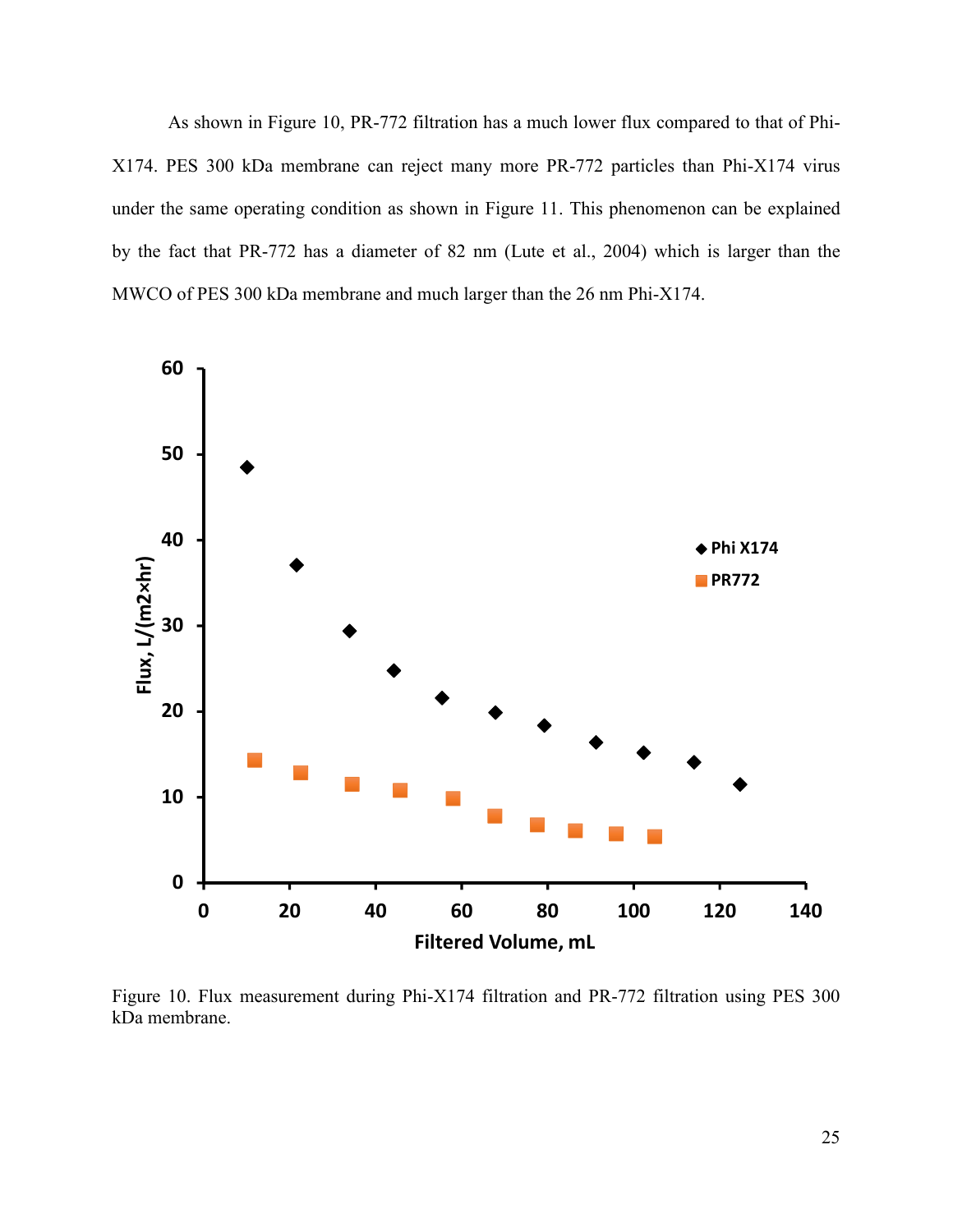

Figure 11. Titer analysis on each fraction collected from Phi-X174 filtration and PR-772 filtration using PES 300 kDa membrane.

# **4. Discussion**

Although virus filtration is typically thought to be a size exclusion-based process, previous studies have shown that virus removal is a function of solution pH, ionic strength of the filtration buffer, isoelectric point of the testing proteins, isoelectric point of virus and the zeta potential of testing VF filter (Schaldach et al., 2006, Bakhshayeshi et al., 2008). These abovementioned effects result in virus adsorption, virus aggregation and protein-virus complexes formation etc. (Zerda et al., 1985)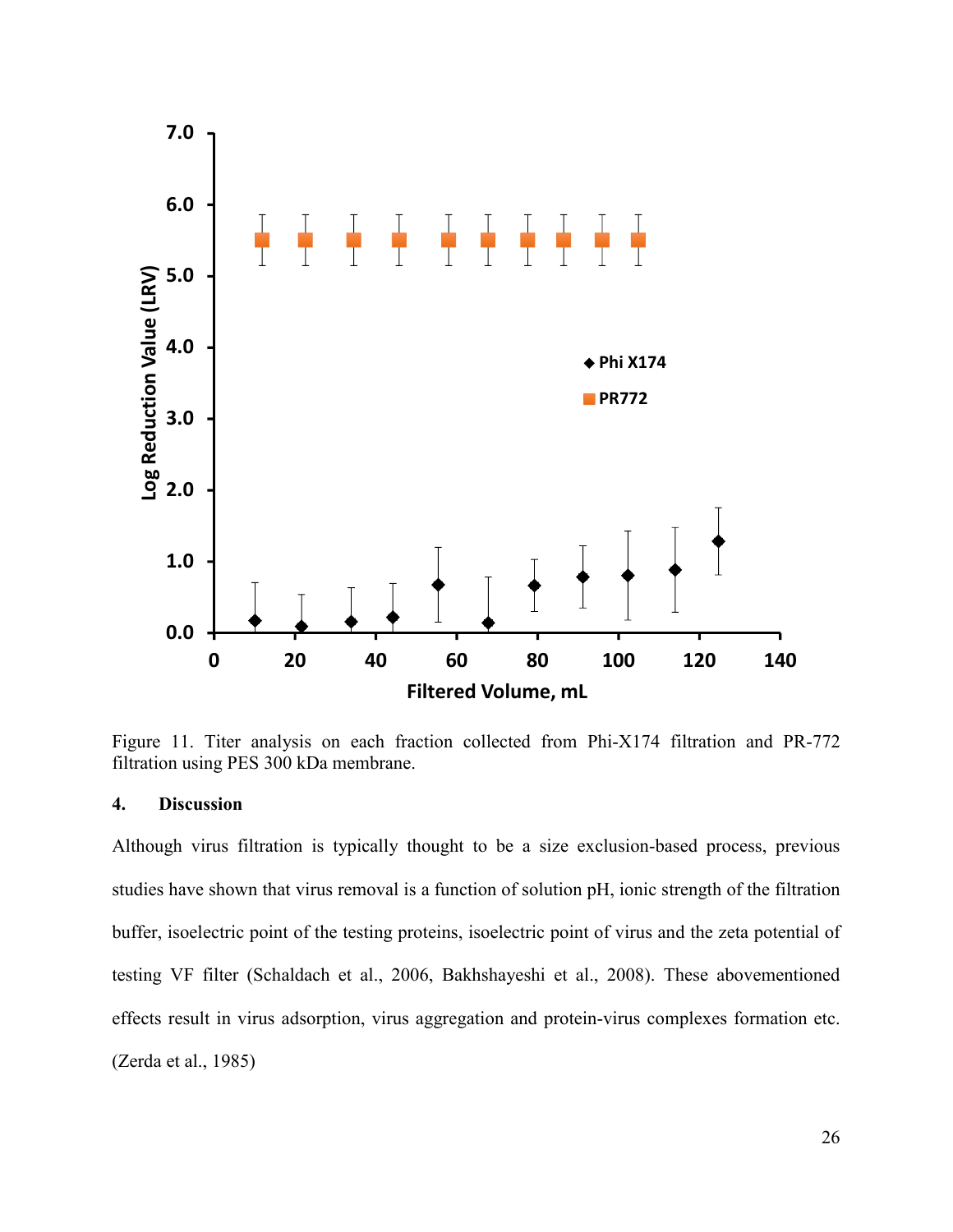The results of protein spiking effect as shown in Figures 3 demonstrate that flux decreases as protein concentration increases in the feed streams. The LRV is more affected by the protein type rather than by the concentration as is shown in Figure 5 and Figure 7. Lysozyme can lead to a higher LRV and a lower filtration flux than BSA at same feed concentration as is shown in Figure 4-7.

The size of BSA ranges between 9 to 25nm (Reichert et al. 2005) which is close to the MWCO of the PES 100 kDa membrane as well as the size of Phi-X174 bacteriophage. The size of lysozyme is approximately 1.9 nm (Ecker et al., 2015). However, these two proteins are oppositely charged at the filtration pH conditions. Therefore, when spiked with BSA, the membrane will most likely undergo a cake filtration process with partial pore blocking caused by electrostatic repulsion between BSA and PES membrane (Stump et al., 2007). However, when spiked with lysozyme, the PES membrane will most likely undergo a cake filtration process with standard pore blocking, caused by electrostatic attraction between lysozyme and PES membrane (Stump et al., 2007).

## **5. Future Directions**

Future work will be focus on assessing the virus clearance and flux performance using a wider range of filtration conditions to enhance the process understanding and unveil the filtration mechanism. Various titer analysis methods will be used to measure the titer of both intact virus particles as well as partial damaged virus particles. Virus of different types including PPV and mammalian viruses will also be used as validation model in the filtration studies. Also given that the virus clearance and flux performance can be both product specific and process specific. We will be also considering to use proteins of different types and a broader spiking concentration ranges in the future virus filtration studies.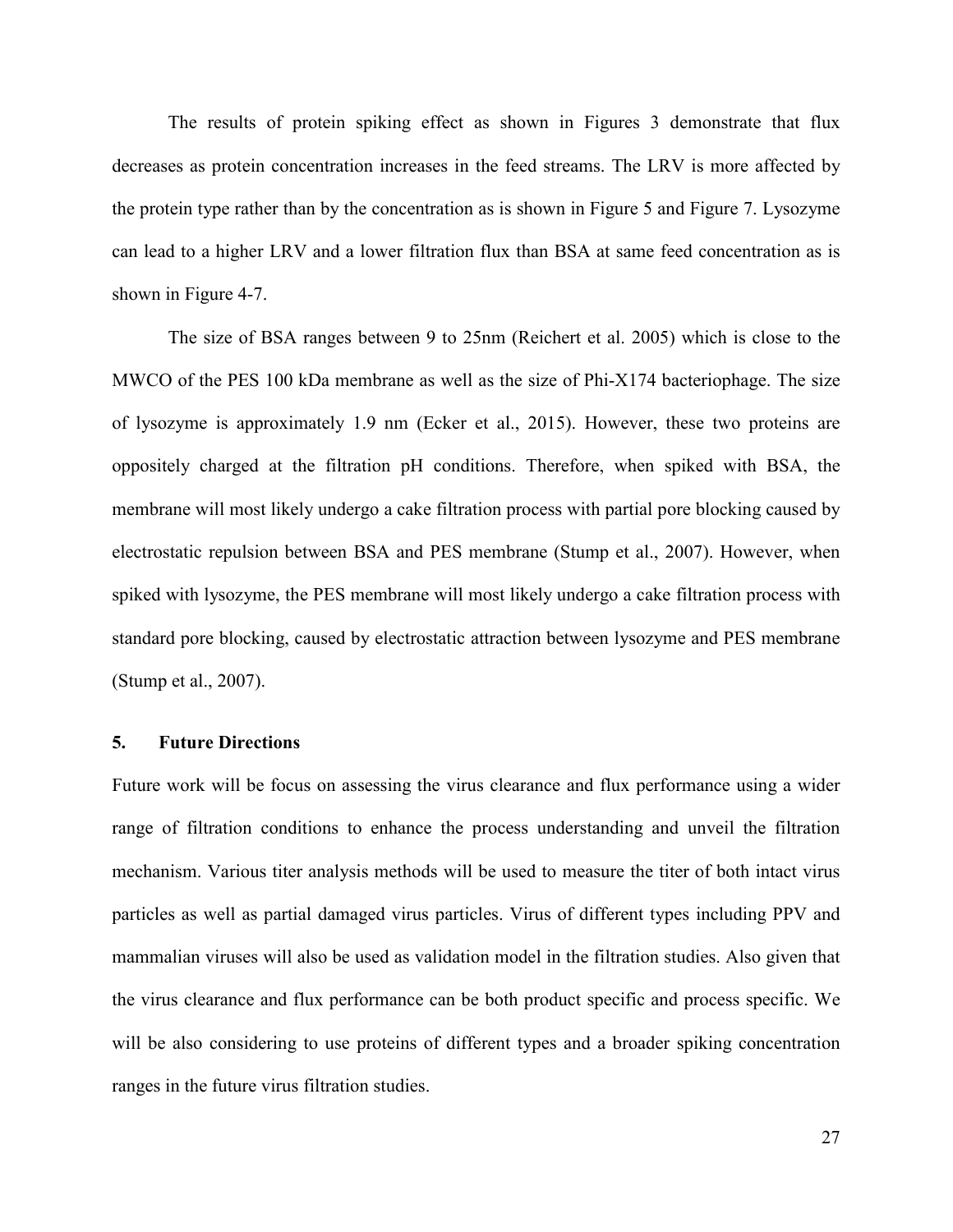# **6. References**

Aranha-Creado, H., Oshima, K., Jafari, S., Howard, G., & Brandwein, H. (1997). Virus retention by a hydrophilic triple-layer PVDF microporous membrane filter. PDA Journal of Pharmaceutical Science and Technology, 51(3), 119-124.

Bakhshayeshi, M., & Zydney, A. L. (2008). Effect of solution pH on protein transmission and membrane capacity during virus filtration. Biotechnology and bioengineering, 100(1), 108-117.

Bakhshayeshirad, M. (2011). Performance characteristics of virus filtration membranes: protein fouling and virus retention. PhD Thesis. The Pennsylvania State University, University Park, PA. BCC Research. Biologic Therapeutic Drugs: Technologies and Global Markets. Wellesley (MA): BCC Research, LLC; 2013 Jan. 142 p.

Brorson, K., Norling, L., Hamilton, E., Lute, S., Lee, K., Curtis, S., & Xu, Y. (2004). Current and future approaches to ensure the viral safety of biopharmaceuticals. Developments in biologicals, 118, 17-29.

Brown, A., Bechtel, C., Bill, J., Liu, H., Liu, J., McDonald, D., ... & Yohe, S. (2010). Increasing parvovirus filter throughput of monoclonal antibodies using ion exchange membrane adsorptive pre‐filtration. Biotechnology and bioengineering, 106(4), 627-637.

Chrysikopoulos, C., & Syngouna, V. I. (2011, December). Attachment of bacteriophages MS2 and Phi-X174 onto kaolinite and montmorillonite: non-DLVO interactions. In AGU Fall Meeting Abstracts (Vol. 1, p. 1390).

Curtis, S., Lee, K., Blank, G. S., Brorson, K., & Xu, Y. (2003). Generic/matrix evaluation of SV40 clearance by anion exchange chromatography in flow-through mode. Biotechnology and bioengineering, 84(2), 179-186.

Ecker, D. M., Jones, S. D., & Levine, H. L. (2015, January). The therapeutic monoclonal antibody market. In MAbs (Vol. 7, No. 1, pp. 9-14). Taylor & Francis.

Food and Drug Administration (FDA), Points to consider in the manufacture and testing of monoclonal antibody products for human use, Department of Health and Human Services, Food and Drug Administration, Silver Spring, Maryland, 1996.

Gruvegard, M., & Allmér, K. (2009). Designing next generation chromatography media for modern high-throughput plasma processes. In Plasma Product Biotechnology Meeting, Menorca, Spain, May (pp. 11-15).

Han, B., & Wickramasinghe, R. (2005, November). Enveloped and Non-Enveloped Virus Clearance by Flocculation Prior to Microfiltration. In The 2005 Annual Meeting.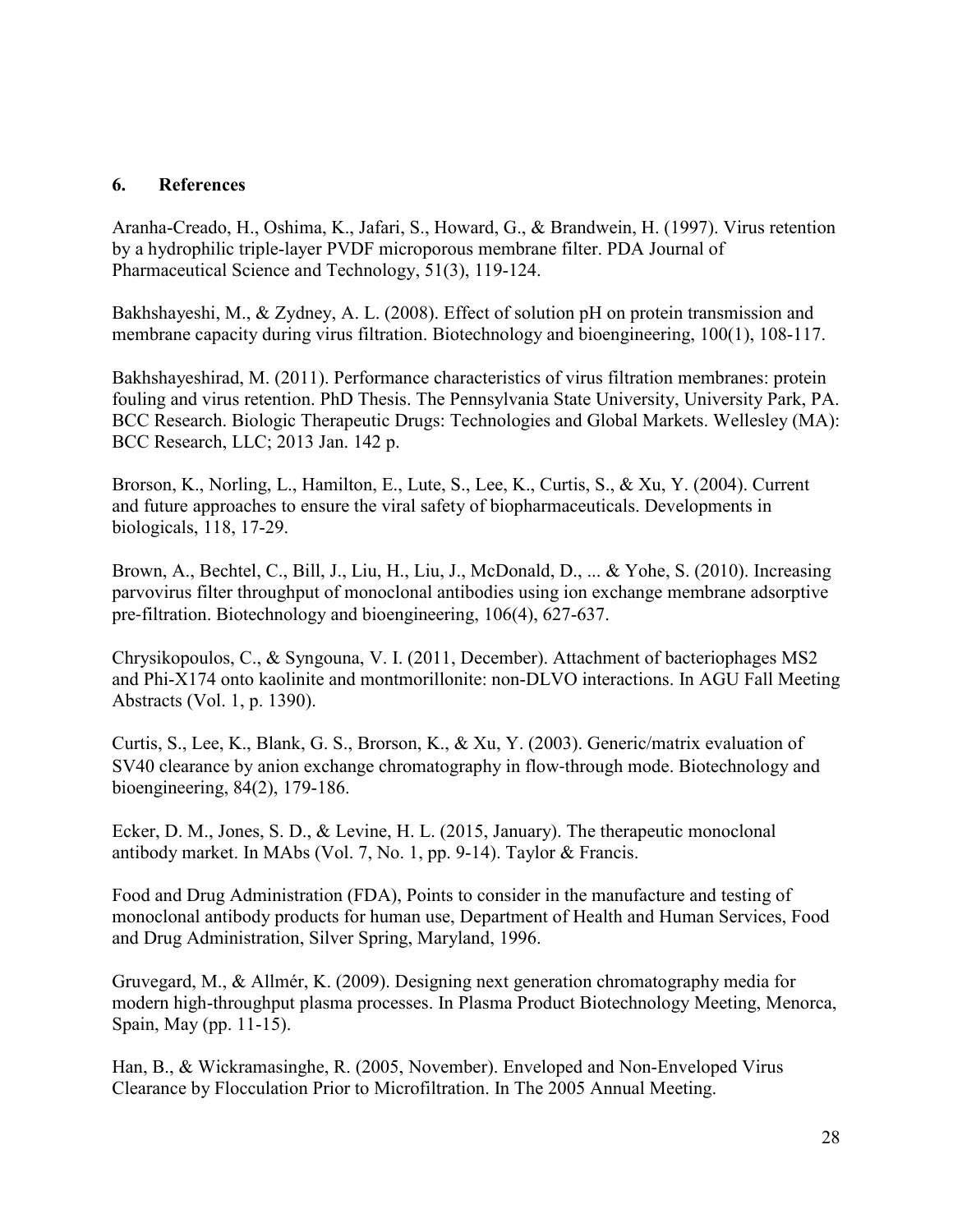Huang, P. Y., & Peterson, J. (2001). Scaleup and virus clearance studies on viral filtration in monoclonal antibody manufacture. BIOTECHNOLOGY AND BIOPROCESSING SERIES, 26, 327-350.

International Conference on Harmonization (ICH) of Technical Requirements for Registration of Pharmaceuticals for Human Use, Guidance for Industry: Q5A viral safety evaluation of biotechnology products derived from cell lines of human or animal origin, Geneva, Switzerland, 1999.

Ireland, T., Lutz, H., Siwak, M., & Belton, G. (2004). Viral filtration of plasma-derived human IgG. Biopharm international, 17(11), 38-44.

Kropinski, A. M. (2008). Bacteriophages. M. R. Clokie (Ed.). Humana.

Kuriyel, R., & Zydney, A. L. (2000). Sterile filtration and virus filtration. Downstream Processing of Proteins: Methods and Protocols, 185-194.

LaBarre, D. D., & Lowy, R. J. (2001). Improvements in methods for calculating virus titer estimates from TCID 50 and plaque assays. Journal of virological methods, 96(2), 107-126.

Lute, S., Aranha, H., Tremblay, D., Liang, D., Ackermann, H. W., Chu, B., ... & Brorson, K. (2004). Characterization of coliphage PR-772 and evaluation of its use for virus filter performance testing. Applied and environmental microbiology, 70(8), 4864-4871.

Mascarenhas, J. X., Korokhov, N., Burger, L., Kassim, A., Tuter, J., Miller, D., ... & Onions, D. (2016). Genetic engineering of CHO cells for viral resistance to minute virus of mice. Biotechnology and Bioengineering.

Parkkinen, J. (2005). U.S. Patent Application No. 10/585,745.

Parkkinen, J., Rahola, A., Bonsdorff, L., Tölö, H., & Törmä, E. (2006). A modified caprylic acid method for manufacturing immunoglobulin G from human plasma with high yield and efficient virus clearance. Vox sanguinis, 90(2), 97-104.

Rathore, A. S., & Shirke, A. (2011). Recent developments in membrane-based separations in biotechnology processes: review. Preparative Biochemistry and Biotechnology, 41(4), 398-421.

Reichert, J. M., Rosensweig, C. J., Faden, L. B., & Dewitz, M. C. (2005). Monoclonal antibody successes in the clinic. Nature biotechnology, 23(9), 1073-1078.

Salinas-Rodriguez, S. G., Amy, G. L., Schippers, J. C., & Kennedy, M. D. (2015). The Modified Fouling Index Ultrafiltration constant flux for assessing particulate/colloidal fouling of RO systems. Desalination, 365, 79-91.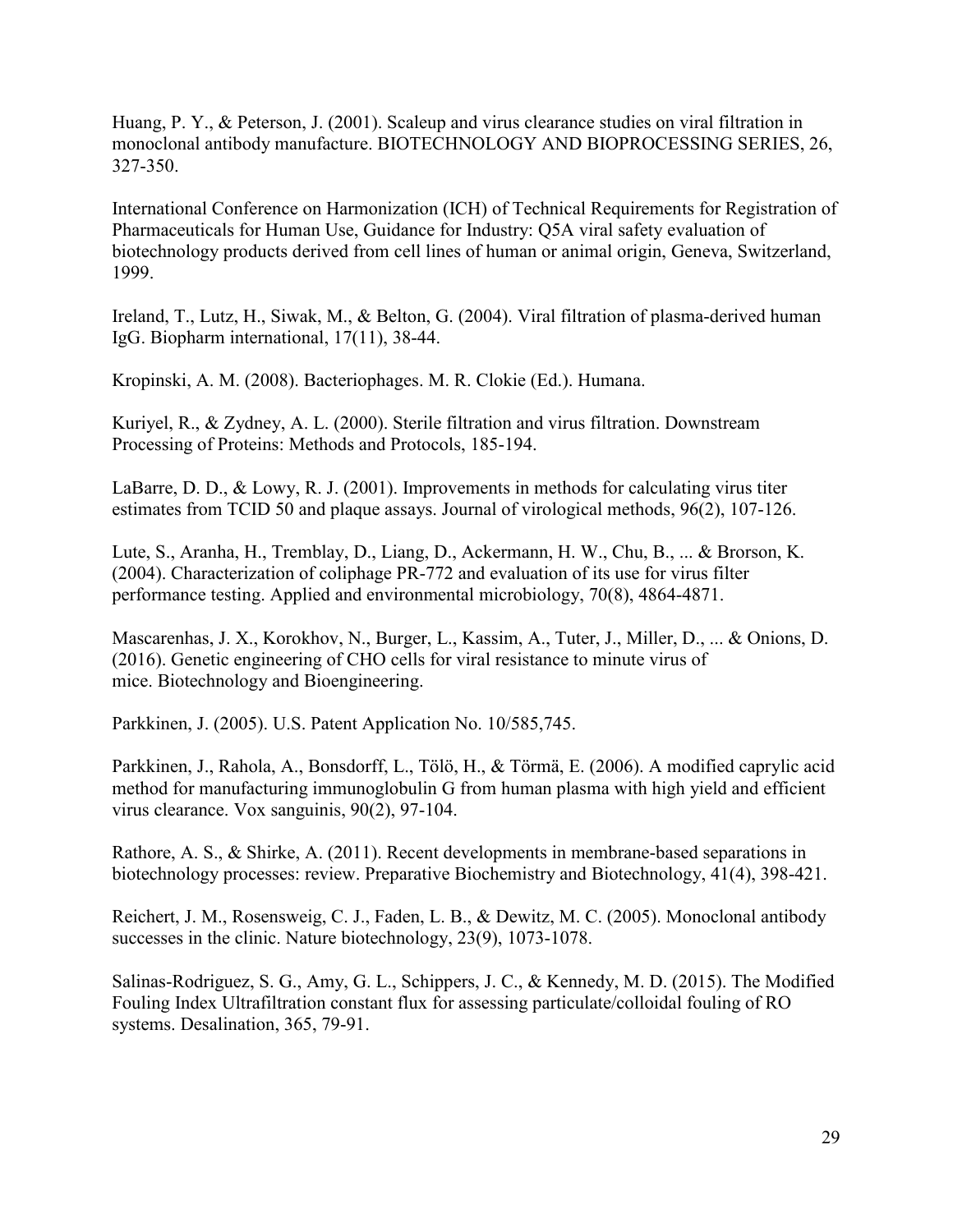Schaldach, C. M., Bourcier, W. L., Shaw, H. F., Viani, B. E., & Wilson, W. D. (2006). The influence of ionic strength on the interaction of viruses with charged surfaces under environmental conditions. Journal of colloid and interface science, 294(1), 1-10.

Serabian, M. A., & Pilaro, A. M. (1999). Safety assessment of biotechnology-derived pharmaceuticals: ICH and beyond. Toxicologic pathology, 27(1), 27-31.

Shukla, A. A., Etzel, M. R., & Gadam, S. (Eds.). (2006). Process scale bioseparations for the biopharmaceutical industry. CRC Press.

Shuler, M. L., & Kargi, F. (2002). Bioprocess engineering. New York: Prentice Hall. Sinsheimer, R. L. (1968). The life cycle of a single-stranded DNA virus (phi-X-174). Harvey lectures, 64, 69.

Smith, K. (2014). Comparing Virus Ultrafiltration of Bacteriophages with Filtration of Minute Virus of Mice. Master Thesis. University of Arkansas, Fayetteville, AR.

Sommerfeld, S., & Strube, J. (2005). Challenges in biotechnology production—generic processes and process optimization for monoclonal antibodies. Chemical Engineering and Processing: Process Intensification, 44(10), 1123-1137.

Strauss, D. M., Lute, S., Brorson, K., Blank, G. S., Chen, Q., & Yang, B. (2009). Removal of endogenous retrovirus $\Box$ like particles from CHO $\Box$ cell derived products using Q sepharose fast flow chromatography. Biotechnology progress, 25(4), 1194-1197.

Stump, E. D. (2007). Evaluating filtration membranes and detection systems for use with virus surrogates (Doctoral dissertation, Colorado State University. Libraries).

Sun, L., Young, L. N., Zhang, X., Boudko, S. P., Fokine, A., Zbornik, E., ... & Fane, B. A. (2014). Icosahedral bacteriophage Phi-X174 forms a tail for DNA transport during infection. Nature, 505(7483), 432-435.

Trill, J. J., Shatzman, A. R., & Subinay, G. (1995). Production of monoclonal antibodies in COS and CHO cells. Current Opinion in Biotechnology, 6(5), 553-560.

van Regenmortel, M. H., Fauquet, C. M., Bishop, D. H. L., Carstens, E. B., Estes, M. K., Lemon, S. M., ... & Wickner, R. B. (2000). Virus taxonomy: classification and nomenclature of viruses. Seventh report of the International Committee on Taxonomy of Viruses. Academic Press.

Van Reis, R., & Zydney, A. (2001). Membrane separations in biotechnology. Current Opinion in Biotechnology, 12(2), 208-211.

Van Reis, R., & Zydney, A. (2007). Bioprocess membrane technology. Journal of Membrane Science, 297(1), 16-50.